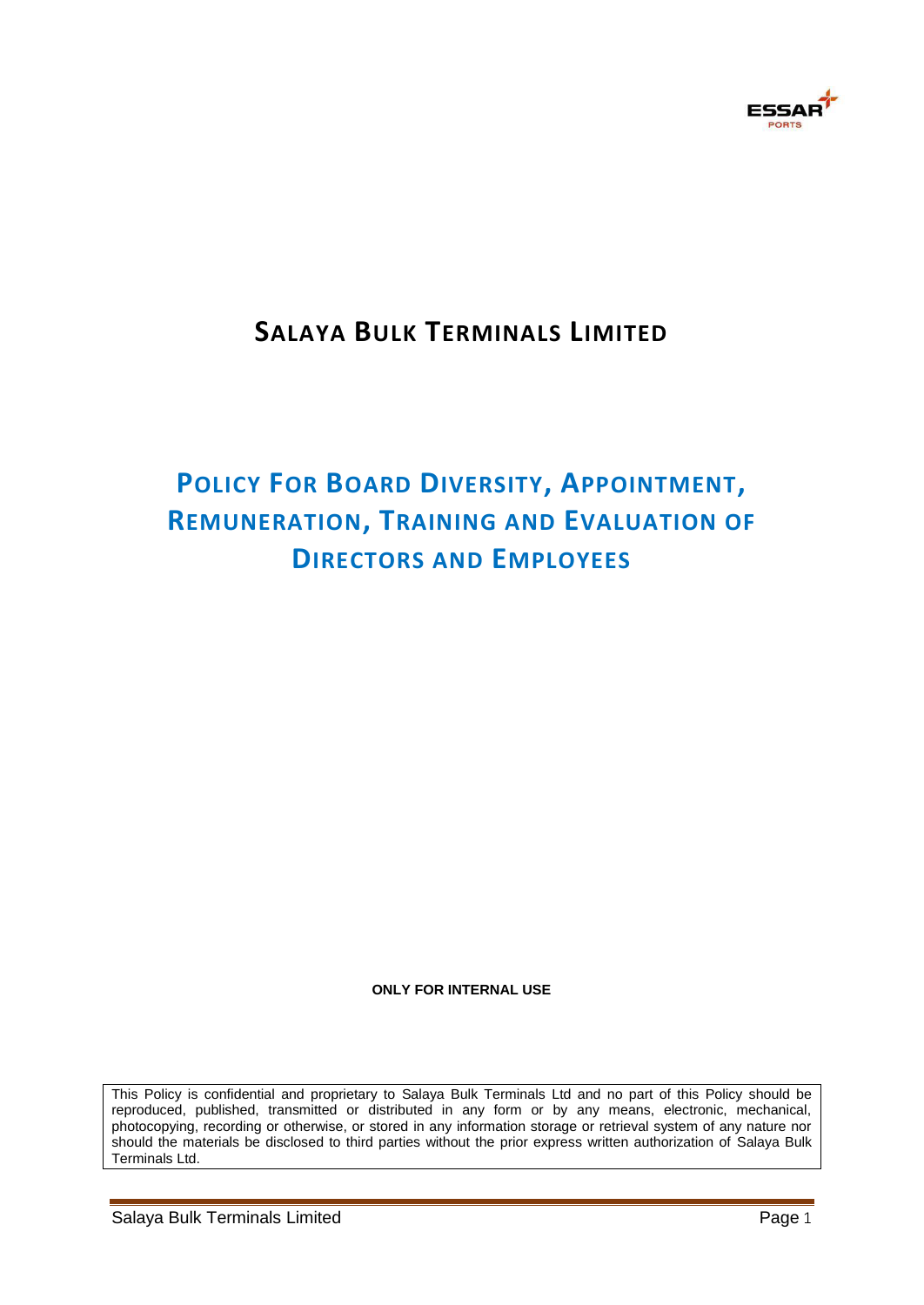

### **A. Document Control**

| <b>Document Name</b> | Policy for Board Diversity, Appointment,<br>Remuneration, Training and Evaluation of<br>Directors and employees |
|----------------------|-----------------------------------------------------------------------------------------------------------------|
| Version No.          |                                                                                                                 |
| Date of publication  |                                                                                                                 |
| Planned review date  |                                                                                                                 |
| Process Owner:       | Nomination and Remuneration Committee                                                                           |
| Approved By:         | <b>Board of Directors</b>                                                                                       |

#### **B. Revision History**

| Version          | Date of issue   Reason for change |
|------------------|-----------------------------------|
|                  | Policy adopted                    |
| $\overline{2}$   |                                   |
| 3                |                                   |
| 4                |                                   |
| $\overline{5}$ . |                                   |
| 6.               |                                   |
| $\overline{7}$ . |                                   |
| 8                |                                   |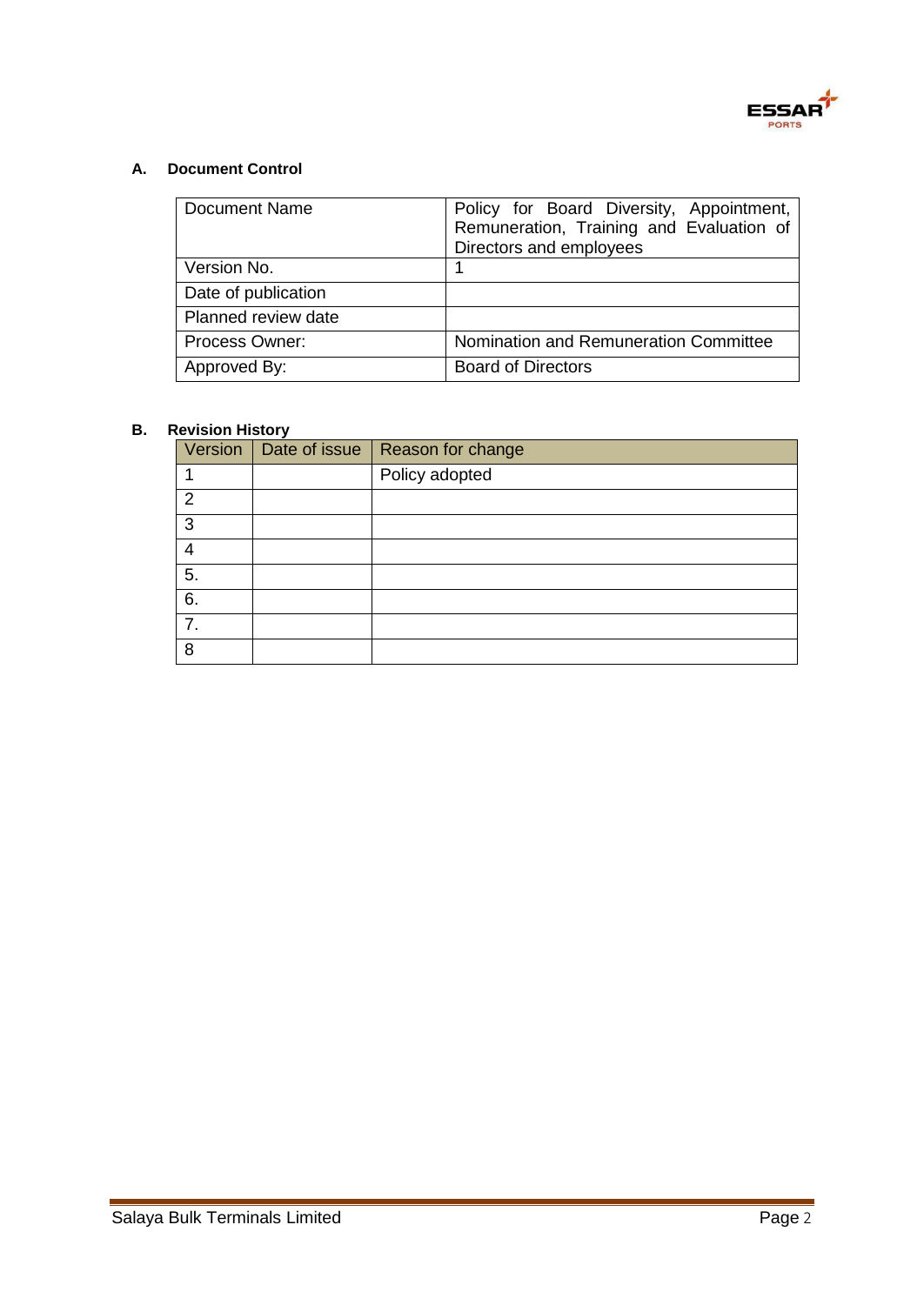

## **Contents**

- **1. General**
- **2. Board diversity**
- **3. Selection, identification and appointment of Directors**
- **4. Criteria for appointment of Senior Management executives**
- **5. Remuneration**
- **6. Training**
- **7. Performance evaluation and reappointment**
- **8. Mechanism for evaluation of Board, Chairman and Directors**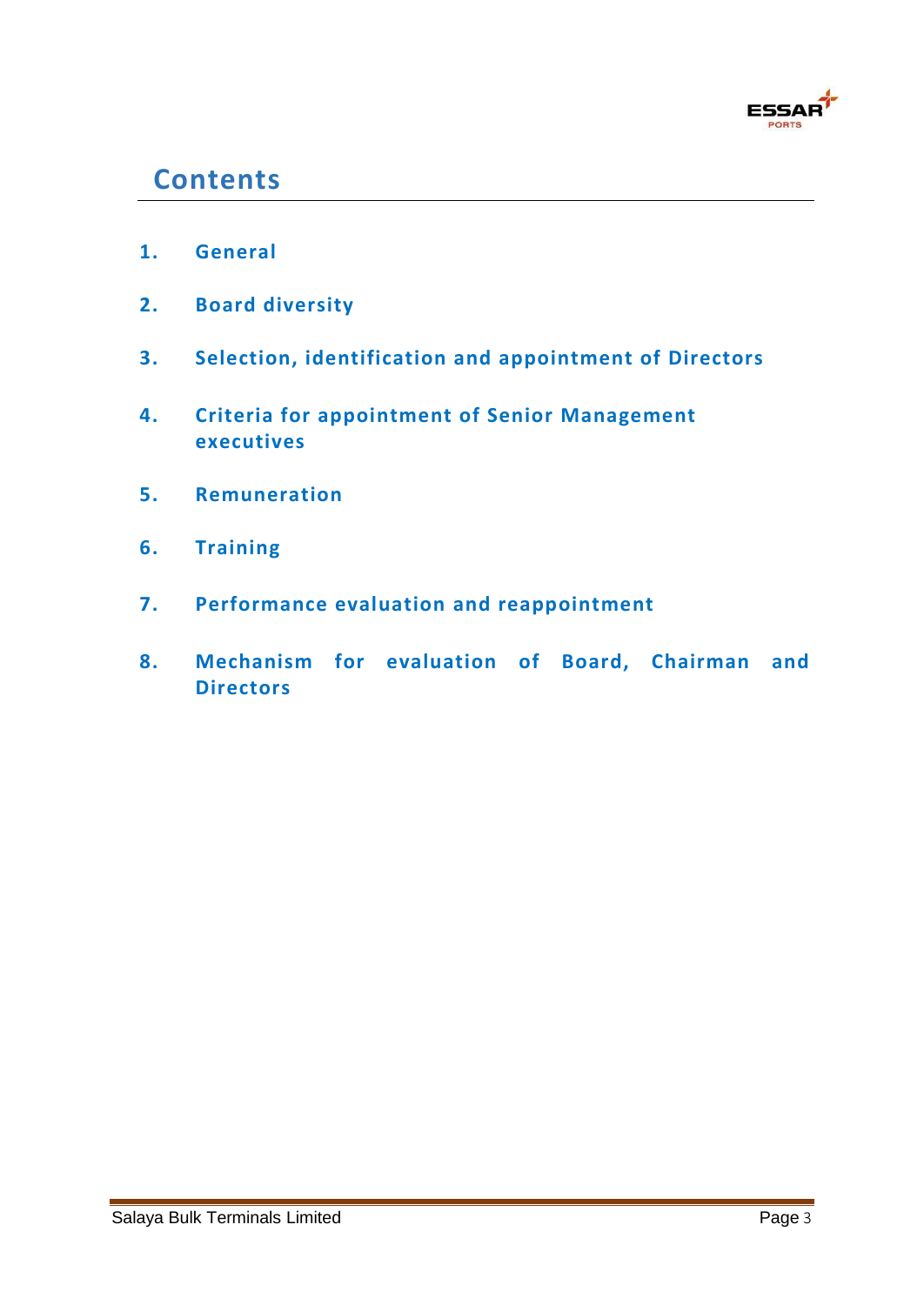

## **1. General**

- 1.1 The Companies Act, 2013 requires the Company to formulate the criteria for determining qualifications, positive attributes and independence of directors. The Company is also required to adopt a policy, relating to the remuneration for the directors, key managerial personnel and other employees.
- 1.2 In addition, Listing Agreement requires listed companies to develop a policy on Board diversity, remuneration and evaluation criteria.
- 1.3 To meet these objectives, the Policy on Board Diversity, Appointment, Remuneration, Training and Evaluation of Directors has been adopted by the Board of Directors on July 9, 2017.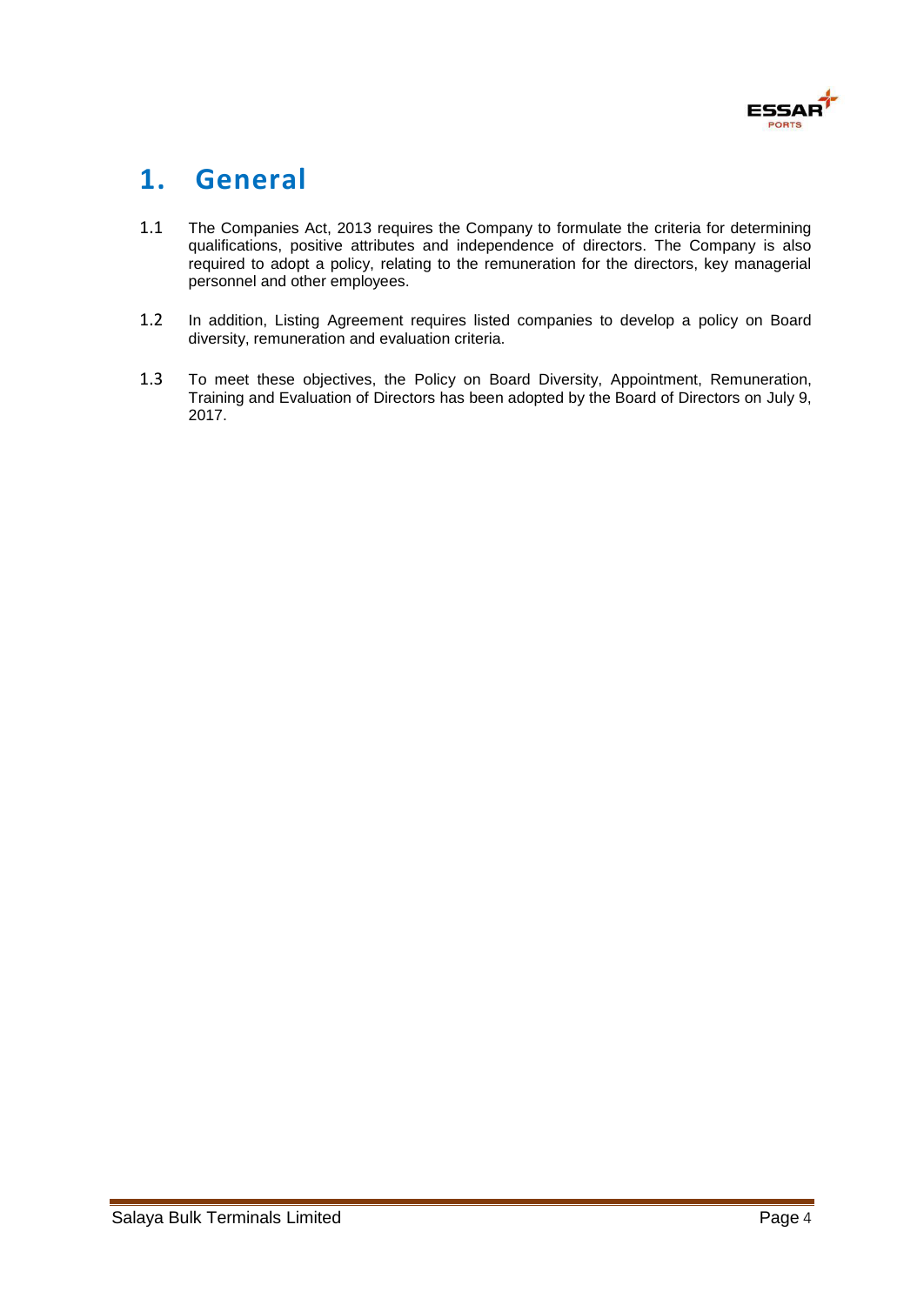

## **2. Board diversity**

- 2.1 The Company recognizes that a truly diverse Board will include and make good use of differences in the skills, regional and industry experience, background, race, gender and other distinctions between Directors. These differences will be considered in determining the optimum composition of the Board. All Board appointments are made on merit, in the context of the skills, experience, independence and knowledge which the Board as a whole requires to be effective.
- 2.2 The Articles of Association of the Company provide that the Board shall comprise of a minimum of three directors and a maximum of fifteen directors. Within these parameters the Board has to determine the size and composition of the Board.
- 2.3 The Board of Directors of the Company shall have an optimum combination of executive and non-executive directors and not less than fifty percent of the Board of Directors will comprise of non-executive directors.
- 2.4 Where the Chairman of the Board is a non-executive director, at least one-third of the Board should comprise of independent directors and in case the company does not have a regular non-executive Chairman, at least half of the Board should comprise independent directors.

Provided that where the regular non-executive Chairman is a promoter of the company or is related to any promoter or person occupying management positions at the Board level or at one level below the Board, at least one-half of the Board of the company shall consist of independent directors. The term 'related to any promoter' shall have the same meaning as contained in clause 49 of the Indian Listing agreement, as amended from time to time.

Any intermittent vacancy in office of an Independent Director shall be filled up by the Board in the immediate next Board meeting or 3 months from the date of vacancy, whichever is later.

- 2.5 The Board shall have at least one woman director. This provision shall be applicable with effect from April 01, 2015
- 2.6 The Company at all times shall have atleast one director who has stayed in India for a total period of not less than one hundred and eighty two days in the previous calendar year.
- 2.7 The Board shall have one or more Managing Directors. In addition, the Board will have power to appoint from time to time one or more Wholetime Director or Directors upon such terms and conditions and for such term not exceeding five years at a time.
- 2.8 In compliance with the provisions of section 151 of the Companies Act, 2013 the Company may have one director elected by small shareholders on conditions specified in The Companies (Appointment and Qualification of Directors) Rules, 2014.
- 2.9 The Lenders will have right to appoint one or more nominees on the Board in terms of Articles of Association of the Company and the loan agreements entered into between the Company and the lenders. The lenders nominees shall hold office so long as they have right to appoint nominees so long as any monies/liabilities in relation to Facilities remain owning by the Company to these Lenders.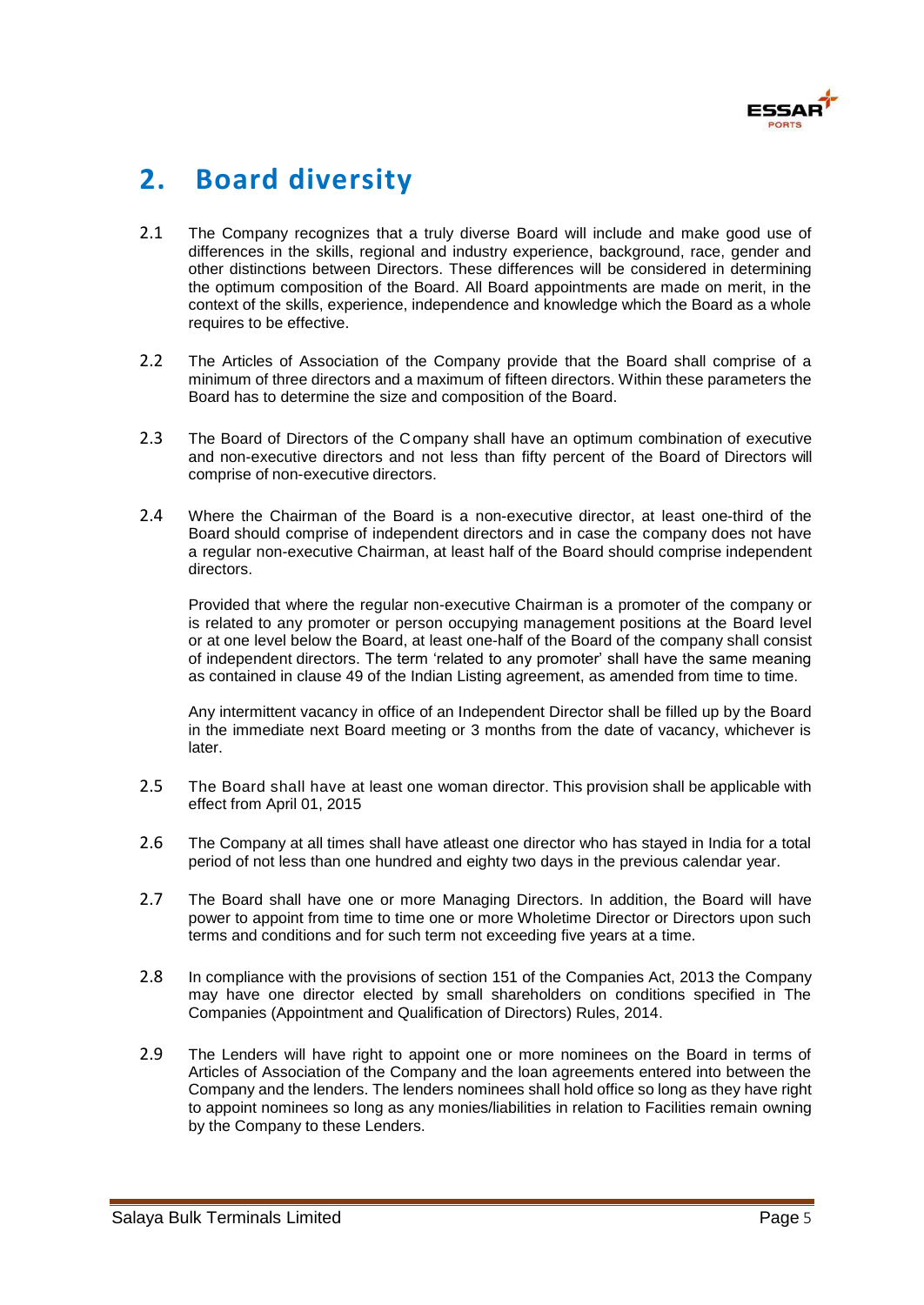

- 2.10 The Nomination & Remuneration Committee of the Board ('the Committee') reviews and assesses Board composition on behalf of the Board and recommends the appointment of new Directors.
- 2.10.1 In reviewing Board composition, the Committee will consider the benefits of all aspects of diversity including, but not limited to, those described above, in order to enable it to discharge its duties and responsibilities effectively.
- 2.10.2 In identifying suitable candidates for appointment to the Board, the Committee will consider candidates on merit against objective criteria and with due regard for the benefits of diversity on the Board.
- 2.11 The Committee will discuss and agree on all measurable objectives for achieving diversity on the Board and recommend them to the Board for adoption. At any given time the Board may seek to improve one or more aspects of its diversity and measure progress accordingly.
- 2.12 The criteria for maintaining diversity of the Board may among others include the following :
- 2.12.1 Age of individual directors and average age of the Board.
- 2.12.2 Ports & Terminal Industry representation adequately covering experience of professionals in public and private sector ports.
- 2.12.3 Experts from various fields including but not limited to finance and taxation, banking, corporate governance, administration, corporate social responsibility, risk management and human resources.
- 2.12.4 Diversity based on geographical background.
- 2.12.5 The needs of the Company's business currently and going forward.
- 2.13 The Committees of the Board will be constituted ensuring that diversity is maintained as per requirements of the Act and the Listing Agreement with stock exchanges.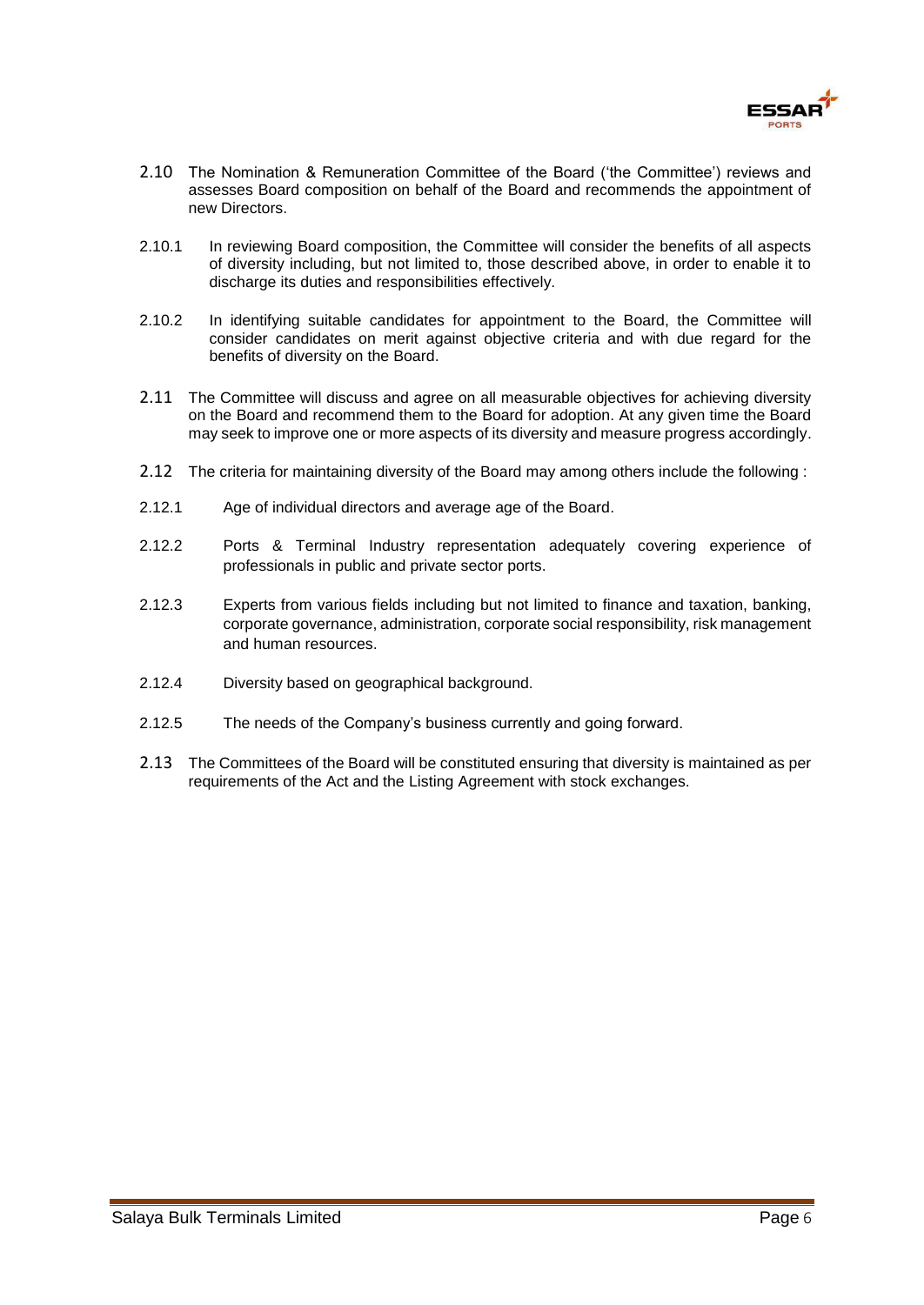

# **3. Selection, identification and appointment of Directors**

3.1 The Nomination and Remuneration Committee is responsible for evaluating the qualifications of each director candidate and of those directors who are to be nominated for election by shareholders at each Annual General Meeting of shareholders, and for recommending duly qualified director nominees to the full Board for election. The qualification criteria set forth herein are designed to describe the qualities and characteristics desired for the Board as a whole and for Board members individually.

#### 3.2 **Director Selection Procedures**

3.2.1 Corporate Human Resources (CHR) department shall facilitate the selection procedure by identifying prospective candidates for election to the Board, based on directors qualification criteria.

Candidates so identified for directorship shall be evaluated by the Nomination and Remuneration Committee which will then make a suitable recommendation to the Board.

- 3.2.2 To aid in the shortlisting and screening process the Nomination and Remuneration Committee may take the support of professional agencies, conduct interviews or have a personality check undertaken or take any other steps to ensure that the right candidates are identified.
- 3.2.3 A determination of a director's qualifications to serve on the Board shall be made by the Board, upon the recommendation of the Committee, prior to nominating said director for election at the Company's next Annual General Meeting.
- 3.2.4 Appointment of all Directors, other than directors appointed pursuant to nomination by Financial Institutions under section 161(3) of the Act will be approved by shareholders at a general meeting or through postal ballot.
- 3.2.5 The Company shall issue a formal letter of appointment to independent directors in the manner as provided in Paragraph IV(4) of Schedule VI the Act.

#### 3.3 **Director qualification criteria**

- 3.3.1 The director candidates should have completed the age of 21 years. The maximum age of executive directors shall not be more than 70 years at the time of appointment / reappointment. However a candidate who has attained the age of 70 years may be appointed if approved by shareholders by passing of special resolution.
- 3.3.2 The Board has not established specific education, years of business experience or specific types of skills for Board members, but, in general, expects qualified directors to have ample experience and a proven record of professional success, leadership and the highest level of personal and professional ethics, integrity and values.
- 3.3.3 The candidate to be appointed as Director shall have a Director Identification Number allotted under section 154 of the Companies Act, 2013 (Act).
- 3.3.4 A person shall not be eligible for appointment as director of the Company if:
- 3.3.4.1 He is disqualified for being appointed under section 164 of the Act.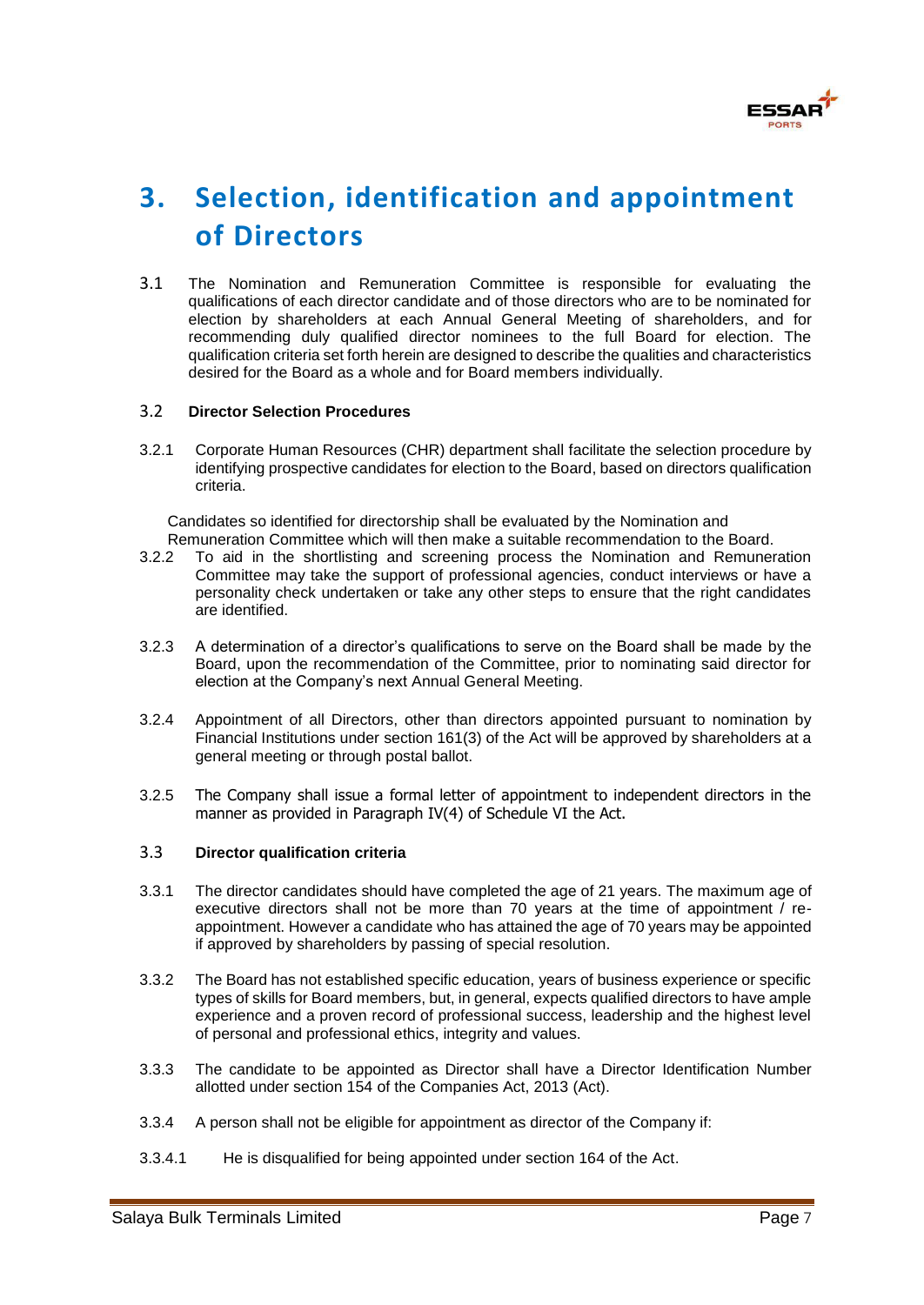

- 3.3.4.2 The number of directorships post appointment as Director in the Company exceeds the total number of directorships permitted under section 165 of the Act and clause 49(II)(B)(2) of the listing agreement with Indian Stock Exchanges.
- 3.3.5 In addition any person to be appointed as a Managing Director or Wholetime Director in the Company (hereinafter referred to as 'Executive Directors') shall have to meet the following requirements for being eligible for appointment as set out in Part I of Schedule V of the Act and the limits of directorships set out in listing agreement with stock exchanges.
- 3.3.6 Further, while selecting Independent Directors:
- 3.3.6.1 the Company may select the candidate from data bank(s) containing names, address, qualification of persons who are eligible and willing to act as Independent Directors maintained by anybody, institute or association as may be notified by the Central Government having expertise in creation and maintenance of such data bank.
- 3.3.6.2 The prospective candidates for appointment as Independent Directors shall have to meet the criteria of Independence laid down in sub-section (6) of section 149 of the Act and clause 49(II)(B)(1) of the listing agreement.
- 3.3.6.3 The number of Independent directorships in listed companies post appointment as Director in the Company and the Committee positions held by them would be within the limits prescribed in clause 49 of the listing agreement.
- 3.3.7 In the process of short listing Independent Directors, the Board shall ensure that there is appropriate balance of skills, experience and knowledge in the Board so as to enable the Board to discharge its functions and duties effectively.

#### 3.4 **Tenure in office**

- 3.4.1 The appointment of all directors by the Board except for directors appointed under section 161(3) of the Act shall be upto the date of the next Annual General Meeting and shall be subject to approval of shareholders at the Annual General Meeting unless approved by the shareholders earlier.
- 3.4.2 The Executive Directors shall be appointed for a term of upto 5 years.
- 3.4.3 Independent Directors shall hold office for a term upto 5 consecutive years on the Board of the Company and shall be eligible for reappointment for a second term.
- 3.4.4 Independent Directors shall not hold office for more than 2 consecutive terms. Each such term may be of 5 years or less.
- 3.4.5 After expiry of the 2 terms, the Independent Director would be eligible for appointment only after expiry of 3 years from ceasing to being an Independent Director.

# **4. Criteria for appointment of Key Managerial Personnel**

4.1 The Nomination and Remuneration Committee is responsible for the appointment of Key Managerial Personnel in accordance with the laid down criteria.

<sup>3.4.6</sup>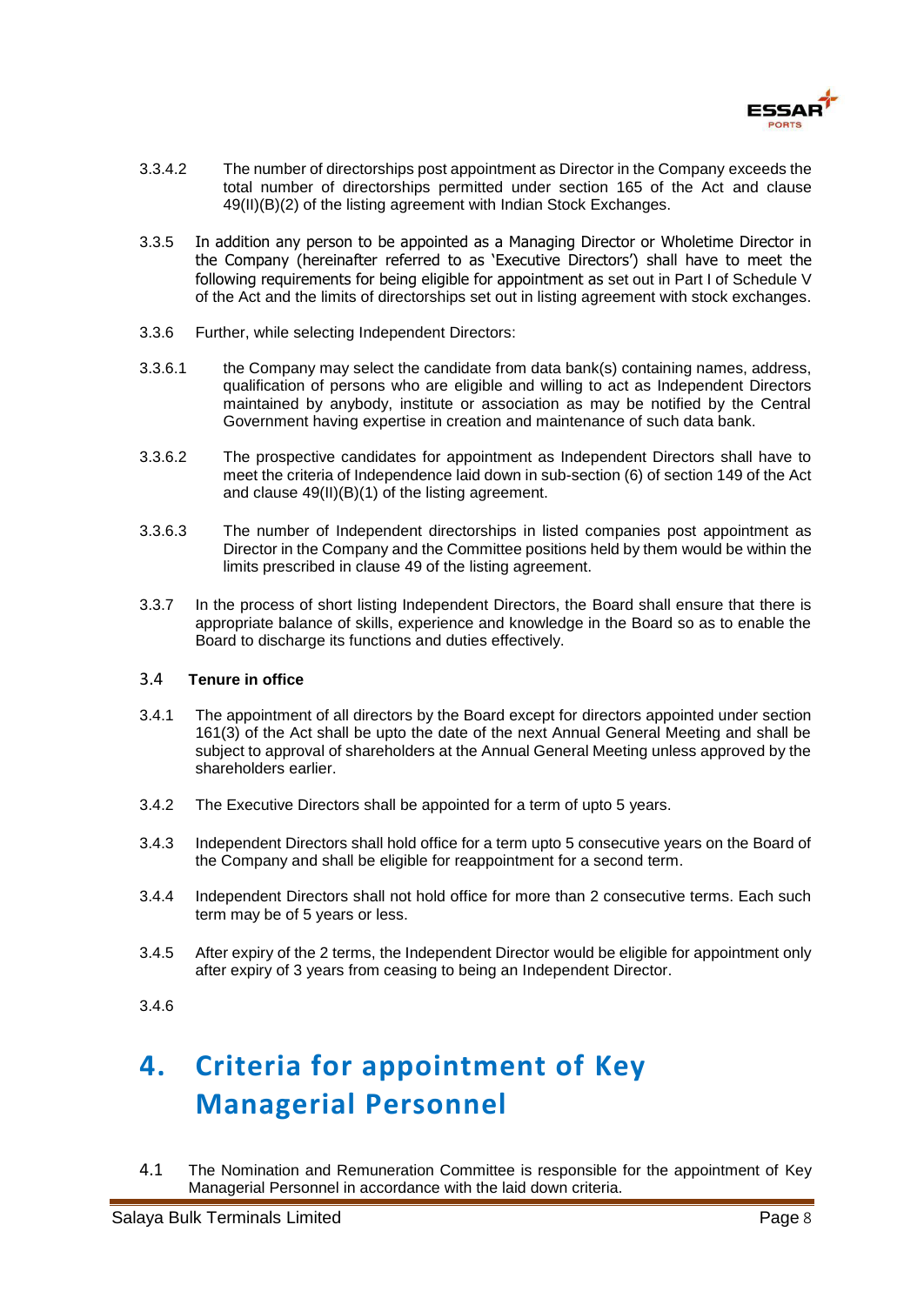

- 4.2 The criteria laid down for the appointment of Executive Directors including the Key Managerial Personnel is set out below.
- 4.3 The Key Managerial Personnel are sourced from Internal and external sources. These resumes are shortlisted by the hiring manager and the shortlisted candidates are scheduled for Interviews to be managed by Human Resources department.
- 4.4 An Interview Committee is formed which comprises of the following members:
- 4.4.1 The Managing Director;<br>4.4.2 Head-HR: and
- 4.4.2 Head- HR; and<br>4.4.3 such persons a
- such persons as may be deemed appropriate having regard to domain knowledge and expertise.
- 4.5 The Interview Committee is responsible for leading the talent acquisition process and to ensure timely fulfilment of this vacancy. The HR Team will provide requisite support in the timely fulfilment of each step of the talent acquisition process.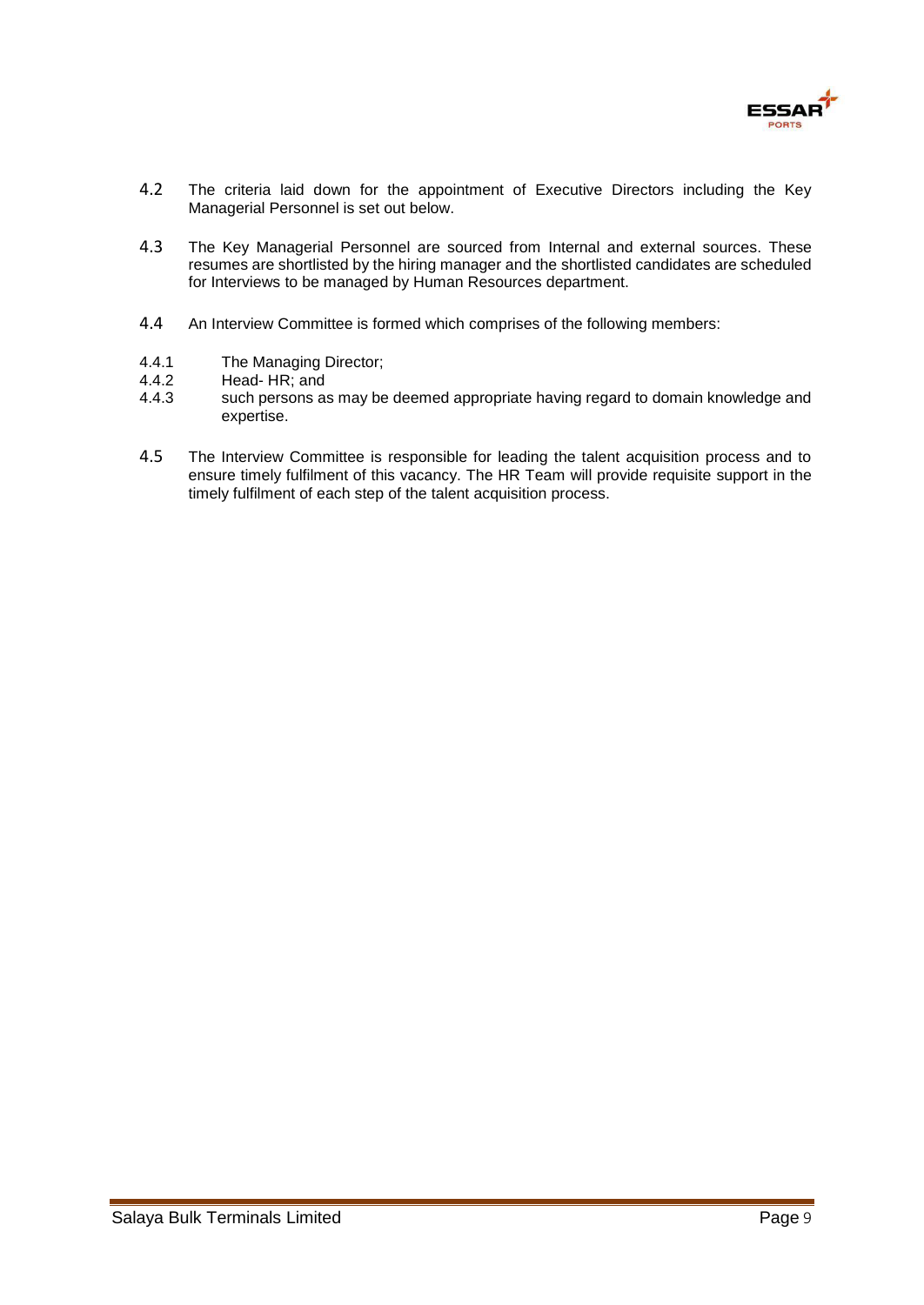

## **5. Remuneration**

- 5.1 All remuneration / fees / compensation, payable to directors shall be fixed by the Board of Directors and payment of such remuneration fees / compensation shall require approval of shareholders in general meeting except for sitting fee payable to Non Executive Directors for attending Board / Committee.
- 5.2 The Board shall decide on the remuneration / fees / compensation, payable to directors based on the recommendations of the Nomination and Remuneration Committee.
- 5.3 The total managerial remuneration payable, to its directors, including managing director and whole-time director, (and its manager) in respect of any financial year shall not exceed eleven per cent. of the net profits of the Company for that financial year computed in the manner laid down in section 198 of the Act. Provided that the Company in general meeting may, with the approval of the Central Government, authorise the payment of remuneration exceeding eleven per cent. of the net profits of the Company, subject to the provisions of Schedule V of the Act:
- 5.4 The Nomination and Remuneration Committee shall ensure the following while recommending the remuneration / fee / compensation payable to Directors:
- 5.4.1 Executive Directors
- 5.4.1.1 The remuneration payable to any one managing director; or whole-time director or manager shall not exceed five per cent. of the net profits of the company and if there is more than one such director remuneration shall not exceed ten per cent. of the net profits to all such directors and manager taken together. Else the remuneration will be subject to approval of Central Government as may be required.
- 5.4.1.2 In case of inadequacy of profits mentioned in 5.3 and 5.4.1 above, the Committee while approving the remuneration for executive directors shall:
- 5.4.1.2.1 take into account, financial position of the company, trend in the industry, appointee's qualification, experience, past performance, past remuneration, etc.
- 5.4.1.2.2 be in a position to bring about objectivity in determining the remuneration package while striking a balance between the interest of the company and the shareholders.
- 5.4.2 While considering payment of remuneration / increase in remuneration payable to executive directors, key managerial personnel and other executives, the Nomination and Remuneration Committee may among other factors consider the following:
- 5.4.2.1 the level and composition of remuneration is reasonable and sufficient to attract, retain and motivate directors of the quality required to run the company successfully.
- 5.4.2.2 relationship of remuneration to performance is clear and meets appropriate performance benchmarks; and
- 5.4.2.2.1 remuneration to directors, key managerial personnel and senior management involves a balance between fixed and incentive pay reflecting short and long-term performance objectives appropriate to the working of the company and its goals.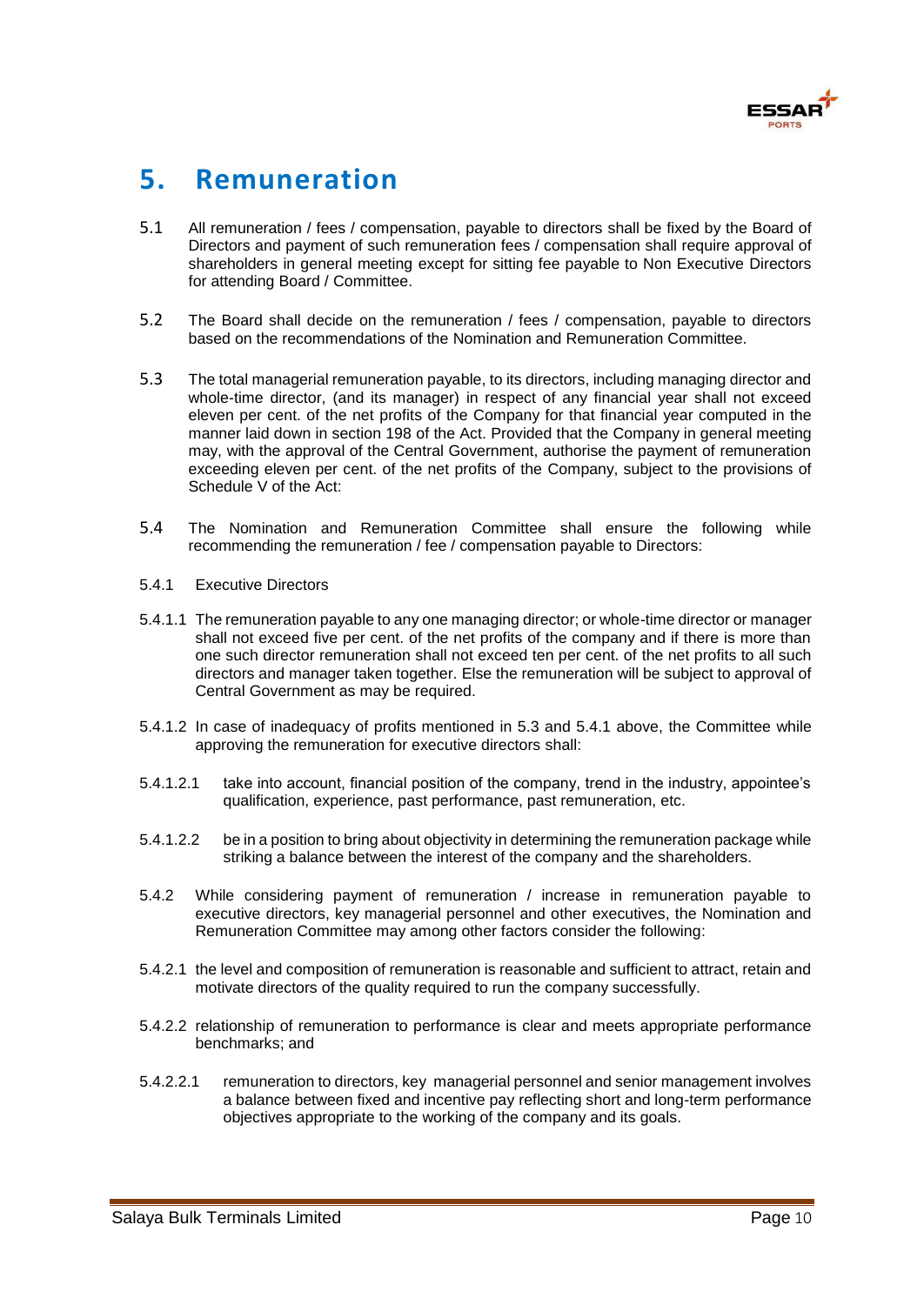

- 5.4.2.2.2 the factors mentioned in The Companies (Appointment and Remuneration of Managerial Personnel) Rules 2014, may be considered, which are required to be disclosed in the Directors Report.
- 5.4.3 Non executive Directors including Independent Directors:
- 5.4.3.1 The remuneration payable to Non Executive Directors shall not exceed 1% of the net profits of the Company.
- 5.4.3.2 A Non-Executive director may be paid remuneration by way of fee for attending meetings of the Board or Committee thereof or for any other purpose whatsoever. The amount of such fee shall not exceed Rs. 1,00,000/- for attending each meeting of the Board or Committee thereof or such higher amount as may be prescribed by the Central Government.
- 5.4.3.3 An independent Director shall not be entitled to any stock option.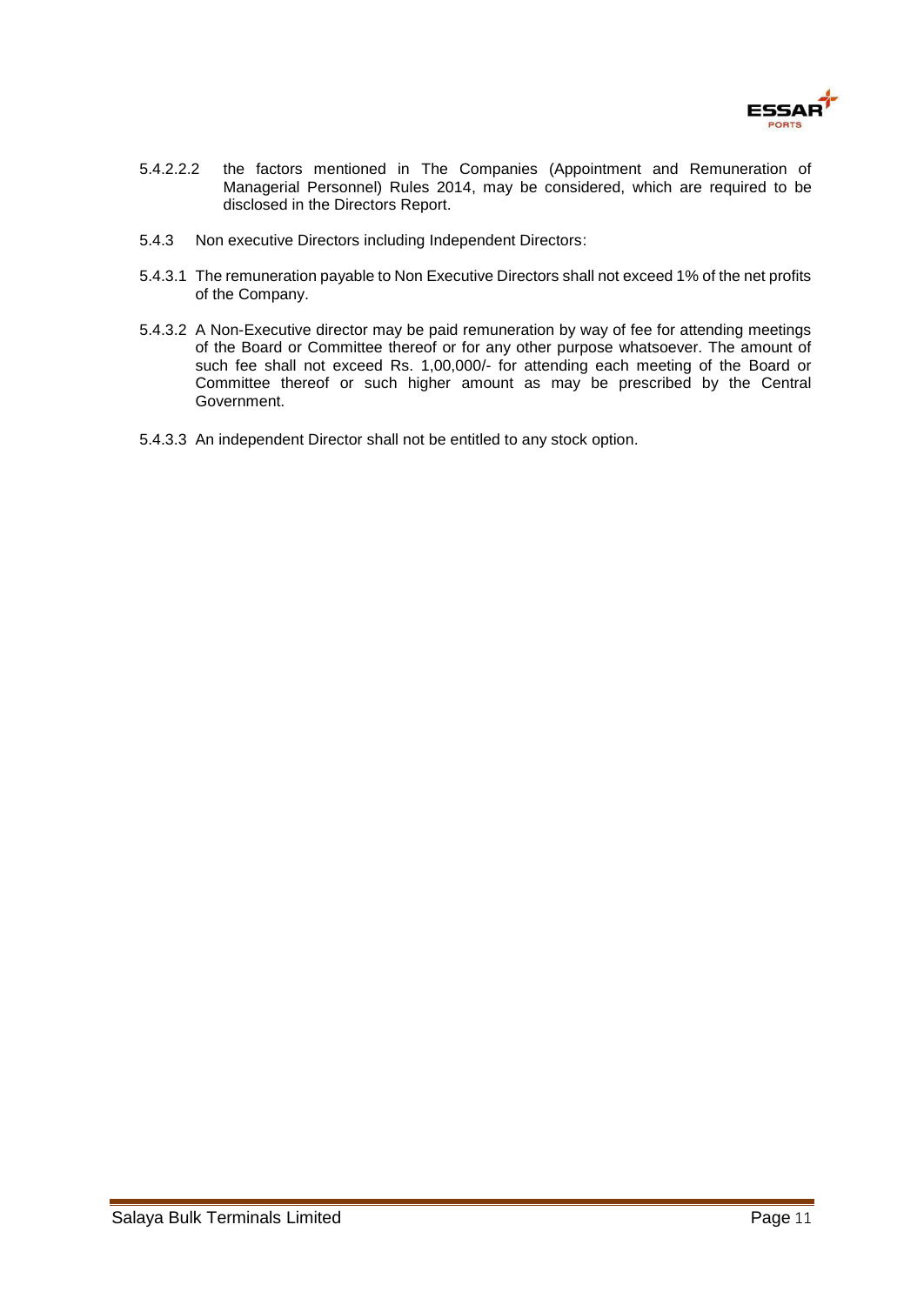

# **6. Training**

- 6.1 The Company shall provide suitable training to Independent Directors to familiarize them with the Company, their roles, rights, responsibilities in the Company, nature of the industry in which the Company operates, business model of the Company, etc.
- 6.2 Every new Director, on appointment:
- 6.2.1 Will be provided with an Induction Manual
- 6.2.2 Will undertake an induction programme. It will provide an opportunity to the inductee to interact with the senior management team and help understand the strategy, operations, products, markets, organization structure, finance, human resources and risk management among others.
- 6.2.3 will be taken to visit the Company's key ports & terminals to familiarize them with the Company's operations.
- 6.2.4 Will be guided by the Company Secretary on the role and responsibilities of directors, the constitution and role of the Board and its Committees, the frequency of meetings and time commitment expected from them, decision making process being followed and compliance monitoring and reporting processes.
- 6.3 On an ongoing basis training will be provided to directors to update on developments in industry, technology and statutory, regulatory, economic environment, new accounting policies, corporate governance developments, etc. Specific training requirements of directors will also be met depending on the role and responsibilities they have to take up in the Company and the performance evaluation. Training will be imparted to directors through participation in conferences, seminars and workshops. The Company may also organize for training programmes conducted by internal / external faculty.
- 6.4 Details of such trainings provided shall be disclosed in the Annual Report.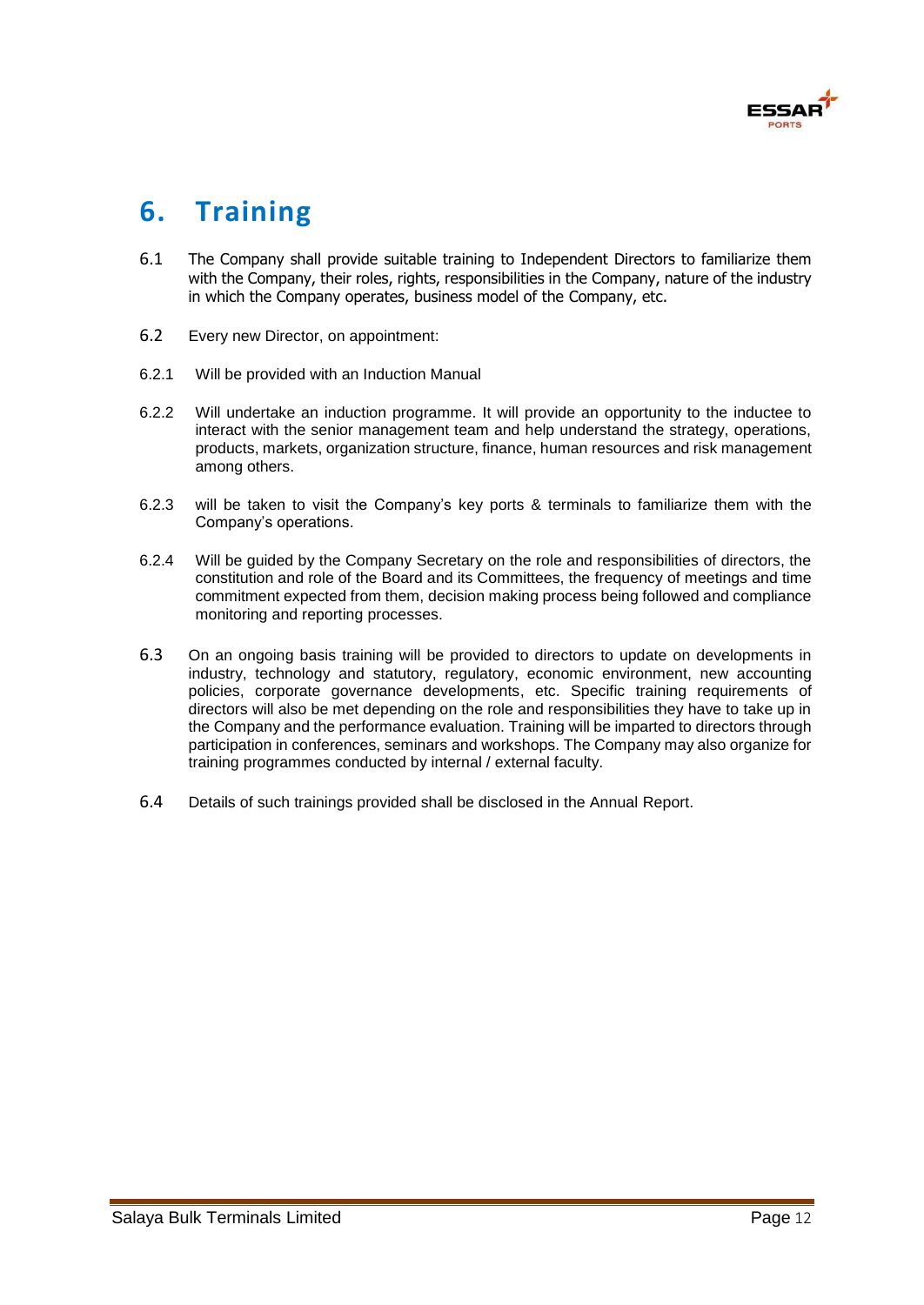

# **7. Performance evaluation and re-appointment**

7.1 The Board will annually evaluate its performance through a self-evaluation process. The evaluation identifies enhancements to director skill sets and ensures that board members are performing to expectations.

#### 7.2 **Evaluation review process**

- 7.2.1 The Nomination & Remuneration Committee will annually oversee a review of the Board's performance, which shall include a self-evaluation by the Board, and will discuss the results of this review with the full Board following the end of each fiscal year.
- 7.2.2 Evaluation of the Board and Committees thereof formal annual evaluation has to be made by the Board of its own performance and that of its Committees.
- 7.2.3 Evaluation of Chairman A separate meeting of Independent Directors will review the performance of the Chairperson of the Company, taking into account the views of executive directors and non-executive directors. They will forward their recommendations to the Nomination and Remuneration Committee.
- 7.2.4 Other Non-Independent Directors The Independent Directors will also review the performance of non-independent directors and the Board as a whole and submit their recommendations to the Nomination and Remuneration Committee.
- 7.2.5 Executive Directors The Nomination and Remuneration Committee conducts an annual review of the performance of the Managing Director & CEO and other Wholetime Directors against the Company's goals and objectives.
- 7.2.6 Independent Directors The performance evaluation of independent directors shall be done by the entire Board of Directors (excluding the director being evaluated).
- 7.2.7 A statement indicating the manner of formal annual evaluation of the Board, its Committees and individual directors will be included in the Report of the Board of Directors each year.

#### 7.3 **Criteria for evaluation**

7.3.1 Evaluation of Board as a whole

The Independent Directors and the Nomination and Remuneration Committee while undertaking board evaluation will decide on the criteria of evaluation of the Board and its Committees which among others may include:

- 7.3.1.1 the extent to which the Board and its Committees are successful in fulfilling their key roles and responsibilities.
- 7.3.1.2 the extent to which individual directors contribute to the achievement of these objectives.
- 7.3.1.3 the extent to which the Board and its Committees adhere to best practices in structure and procedure.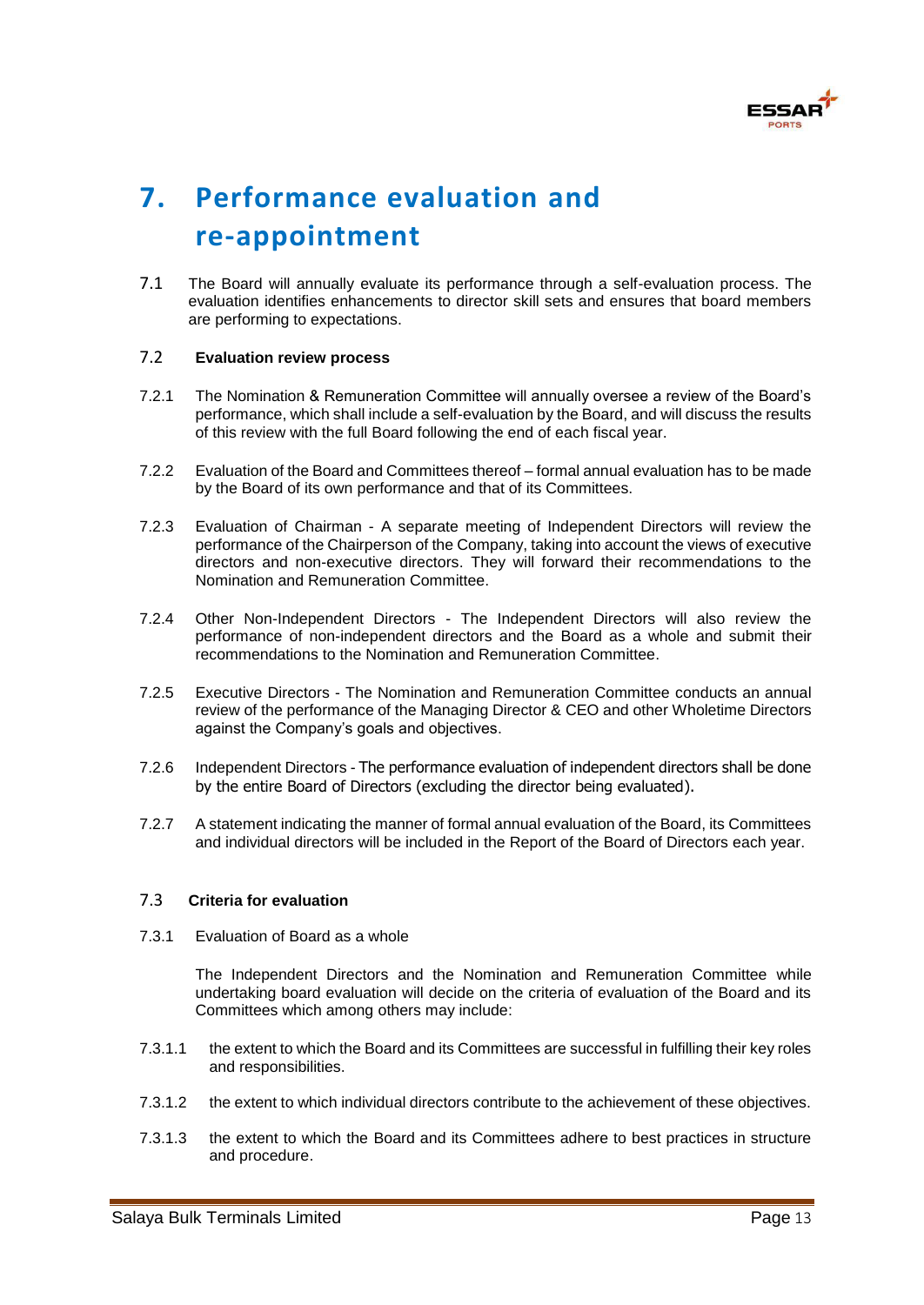

7.3.1.4 the Committee will consider the balance of skills, experience, independence and knowledge requirements at Essar Ports Ltd. including gender diversity and how the Board works together as a unit, and other factors relevant to its effectiveness.

#### 7.4 Non Executive Directors

- 7.5 The criteria for evaluation shall be determined by the Nomination and Remuneration Committee and disclosed in the Company's Annual Report. However, the actual evaluation process shall remain confidential and shall be a constructive mechanism to improve the effectiveness of the Board / Committees. An indicative list of factors that may be evaluated as part of this exercise is :
- 7.5.1 Participation in meetings and contribution by director.
- 7.5.2 Commitment including guidance provided to senior management executives outside of Board / Committee meetings.
- 7.5.3 Effective deployment of expertise and knowledge.
- 7.5.4 Effective management of relationship with stakeholders.
- 7.5.5 Integrity and maintenance of confidentiality.
- 7.5.6 Independence of behavior and judgement.
- 7.5.7 Impact and influence.

#### 7.6 Executive Directors

7.6.1 The compensation will be finalized by the Nomination and Remuneration Committee based on evaluation of the individual director and the performance of the Company.

#### 7.7 **Structure of evaluation process**

- 7.7.1 The structure of the evaluation process will be finalized by the Nomination and Remuneration Committee either on its own in consultation with Corporate Human Resources Department or by engaging the services of external consultants.
- 7.7.2 Each board evaluation may have slight differences in focus, priority and outcomes but will broadly follow a similar approach.
- 7.7.3 Board evaluation to be finalized by the Nomination and Remuneration Committee may cover the following areas :
- 7.7.3.1 Briefing of the Board.
- 7.7.3.2 Gathering of evidence using a questionnaire.
- 7.7.3.3 Drafting of Board evaluation report.
- 7.7.3.4 Discussion of the Board evolution report by the entire Board.
- 7.7.3.5 Meetings between the Chairman and individual directors to discuss individual director evaluation.
- 7.7.3.6 Determination of Board development strategy.

#### 7.8 **Reappointment of Directors**

7.9 The reappointment of directors will not be automatic.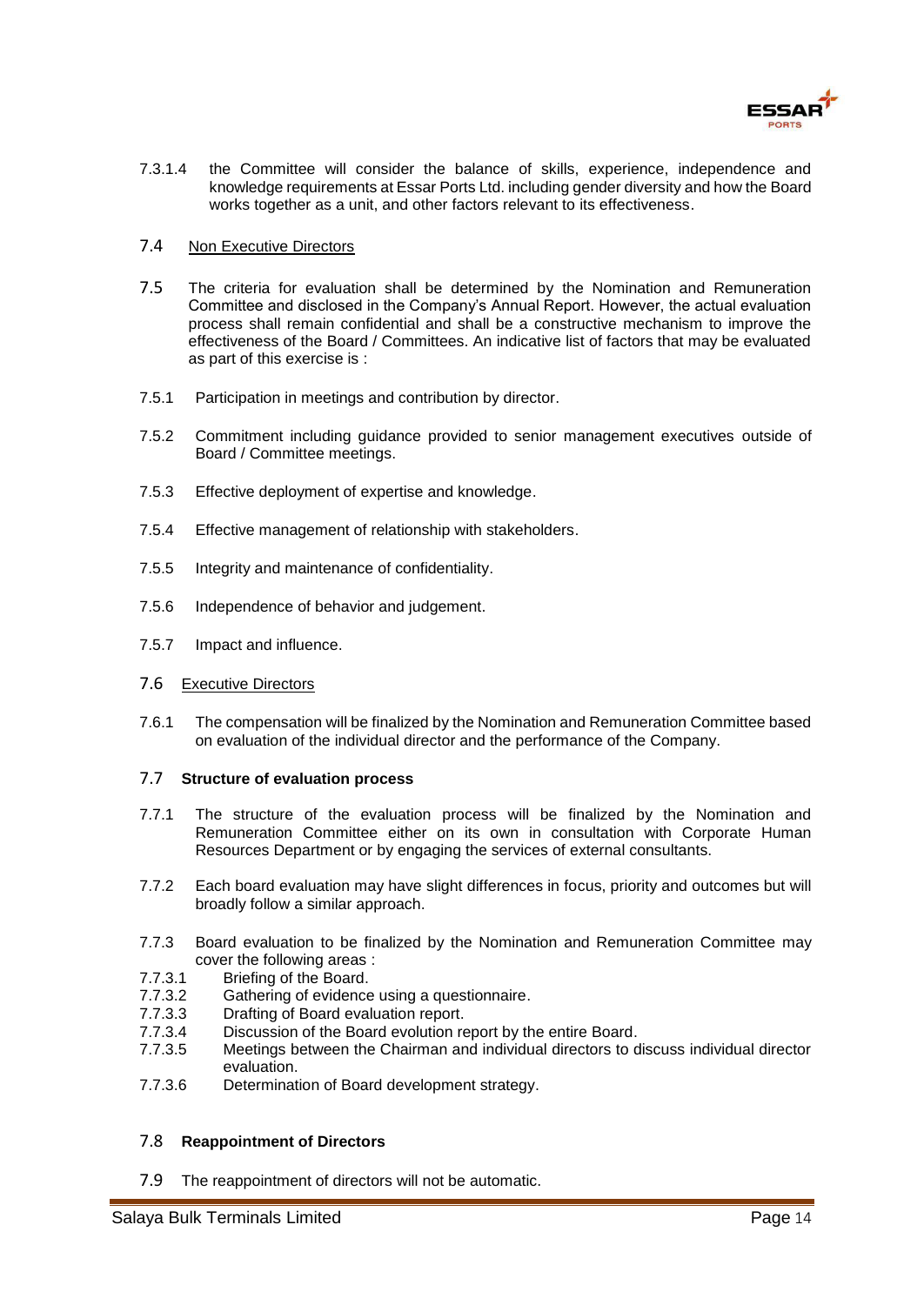

- 7.10 Before the expiry of term in office on account of retirement by rotation of Non Executive Non Independent Directors or the completion of term in office of the Executive Directors or Independent Directors, the Nomination and Remuneration Committee will make recommendations to the Board.
- 7.11 In determining whether the directors should be submitted to reappointment, the Nomination and Remuneration Committee should:
- 7.11.1 Consider extending or continue the term of appointment of the Directors on the basis of performance evaluation;
- 7.11.2 Assess the current Board's skills and qualities;
- 7.11.3 The needs of the Company's business currently and going forward;
- 7.11.4 Measure the retiring directors' skills against the selection criteria set by the Nomination and Remuneration Committee.
- 7.12 The directors eligible to retire by rotation shall be determined based on the provisions of section 152 of the Act.
- 7.13 Shareholders approval for reappointment of Executive Directors shall not be taken more than 1 year before expiry of their present term.
- 7.14 Disclosure

Summary of results of performance evaluation shall be disclosed in the Annual Report / Corporate Governance report and re-appointment of Independent directors shall be basis the outcome of such evaluation.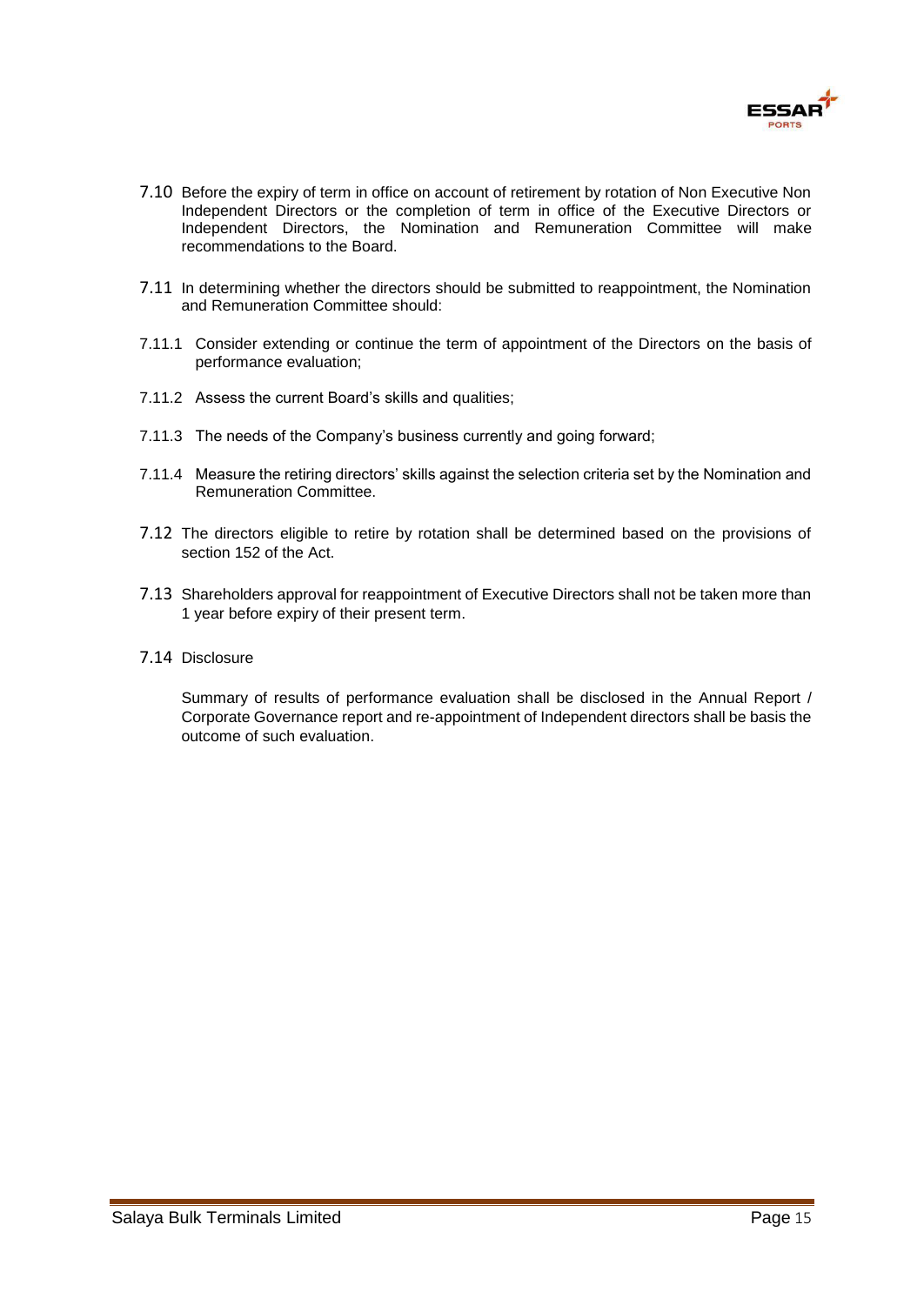

# **8. Mechanism for evaluation of Board, Chairman and Directors**

- 8.1 The Nomination & Remuneration Committee has at its meeting held on 2015 formulated the following mechanism for evaluation of the entire Board & Committees.
- 8.1.1 The evaluation of the Board as a whole shall be done by all the directors.
- 8.1.2 The evaluation of the Independent Directors shall be done by the entire Board excluding the director being evaluated .
- 8.1.3 The evaluation of the Non-Independent Directors shall be done by the Independent Directors .
- 8.1.4 The evaluation of performance of the Chairman shall be done by the Independent Directors.
- 8.2 The performance evaluation shall be undertaken based on the feedback provided by Board members and the guidelines formulated from time to time.
- 8.3 The report shall be submitted as under:
- 8.3.1 Evaluation report of the performance of the Board shall be submitted to the Chairman of the Nomination & Remuneration Committee, who shall present it to the Board.
- 8.3.2 Evaluation report of Individual Directors (excluding the Chairman of the Nomination & Remuneration Committee) shall be submitted to the Chairman of the Nomination & Remuneration Committee, who will have it submitted to the Committee. The evaluation report of the Chairman of the Committee will be forwarded to the Chairman of the Board who will have it submitted to the Board or Committee.
- 8.3.3 Evaluation report of the Chairman shall be submitted to the Chairman of the Nomination & Remuneration Committee, who will discuss the same with the Chairman and thereafter submit it to the Board.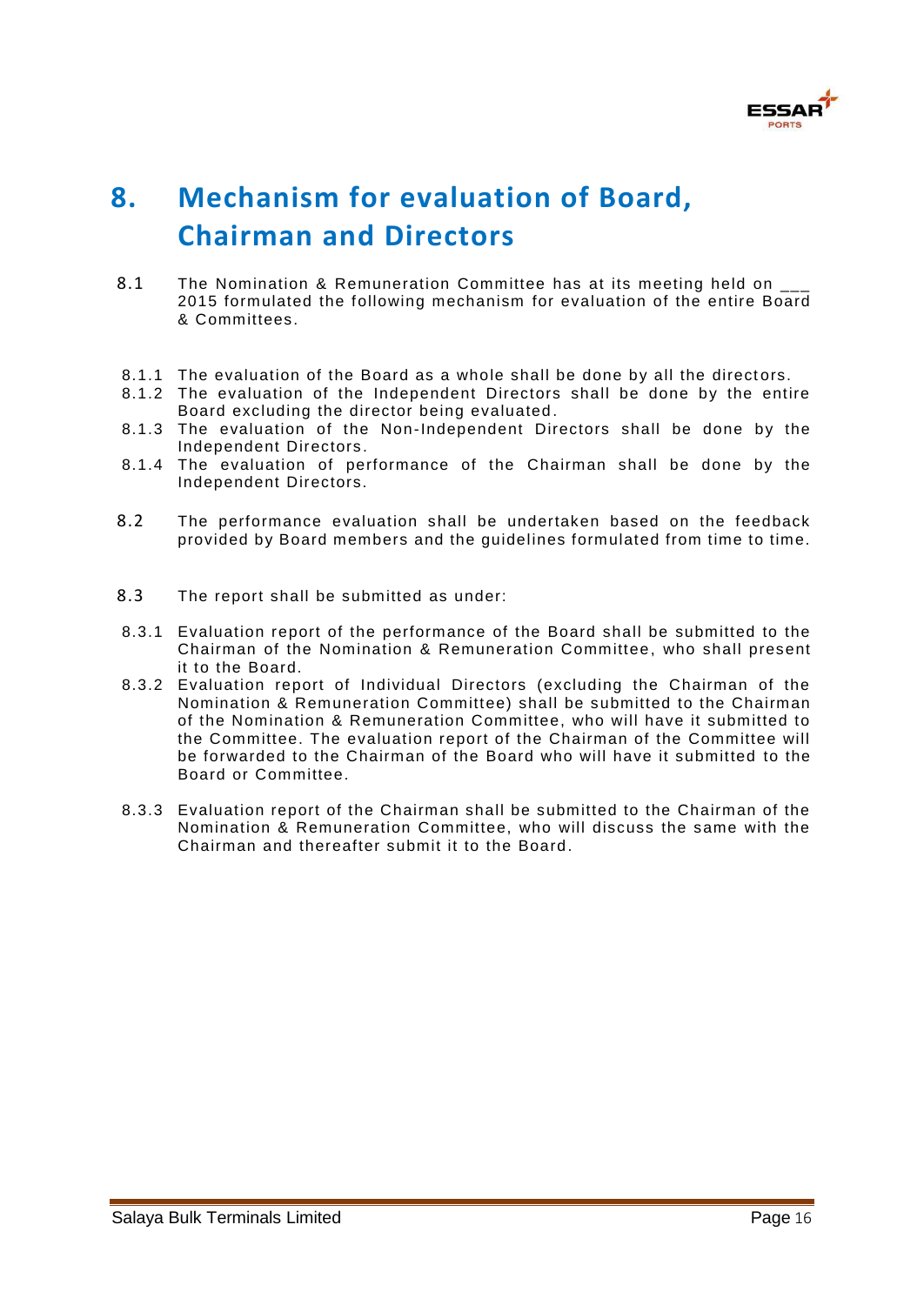

## **(Format) Evaluation of the performance of entire Board**

|     | How do you rate the following statements regarding the Board?<br>Circle the number of the response that represents your best judgement. | improvement<br>Needs | Acceptable     | Excellent |
|-----|-----------------------------------------------------------------------------------------------------------------------------------------|----------------------|----------------|-----------|
| 1.  | <b>BOARD COMPOSITION</b>                                                                                                                |                      |                |           |
| 1.1 | In terms of skill and expertise, how well represented do you think the Board<br>is in terms of each of the following:                   |                      |                |           |
|     | Port & Terminal Industry Expertise<br>$\circ$                                                                                           | 1                    | $\mathbf{2}$   | 3         |
|     | <b>Financial Expertise</b><br>$\circ$                                                                                                   | 1                    | $\mathbf 2$    | 3         |
|     | <b>International Expertise</b><br>$\circ$                                                                                               | 1                    | $\mathbf{2}$   | 3         |
|     | Corporate Governance<br>$\circ$                                                                                                         | 1                    | $\mathbf{2}$   | 3         |
|     | <b>Acquisition Expertise</b><br>$\circ$                                                                                                 | 1                    | $\mathbf{2}$   | 3         |
|     | <b>Overall Business Leadership</b><br>$\circ$                                                                                           | 1                    | $\mathbf 2$    | 3         |
|     | Safety and Sustainability<br>$\circ$                                                                                                    | 1                    | $\mathbf{2}$   | 3         |
| 1.2 | How would you rate relations between executive and non-executive<br>directors?                                                          | 1                    | $\mathbf{2}$   | 3         |
| 2.  | <b>BOARD PROCESS</b>                                                                                                                    |                      |                |           |
| 2.1 | How would you rate each of the following in relation to the way in which we<br>conduct and manage our Board meetings?                   |                      |                |           |
|     | Effectiveness of decision-making<br>$\circ$                                                                                             | 1                    | 2              |           |
|     | Important issues are properly discussed<br>$\circ$                                                                                      | 1                    | $\overline{2}$ | 3         |
|     | Timely circulation of Board papers<br>$\circ$                                                                                           | 1                    | $\mathbf{2}$   | 3         |
|     | Quality of the Board papers and presentations by management<br>$\circ$                                                                  | 1                    | $\mathbf{2}$   | 3         |
|     | Participation by non-executive directors<br>$\circ$                                                                                     | 1                    | $\mathbf 2$    | 3         |
|     | Report on Action taken on Board decisions<br>$\circ$                                                                                    | 1                    | $\mathbf{2}$   | 3         |
| 2.2 | Is the frequency of Board meetings appropriate?                                                                                         | 1                    | $\mathbf 2$    | 3         |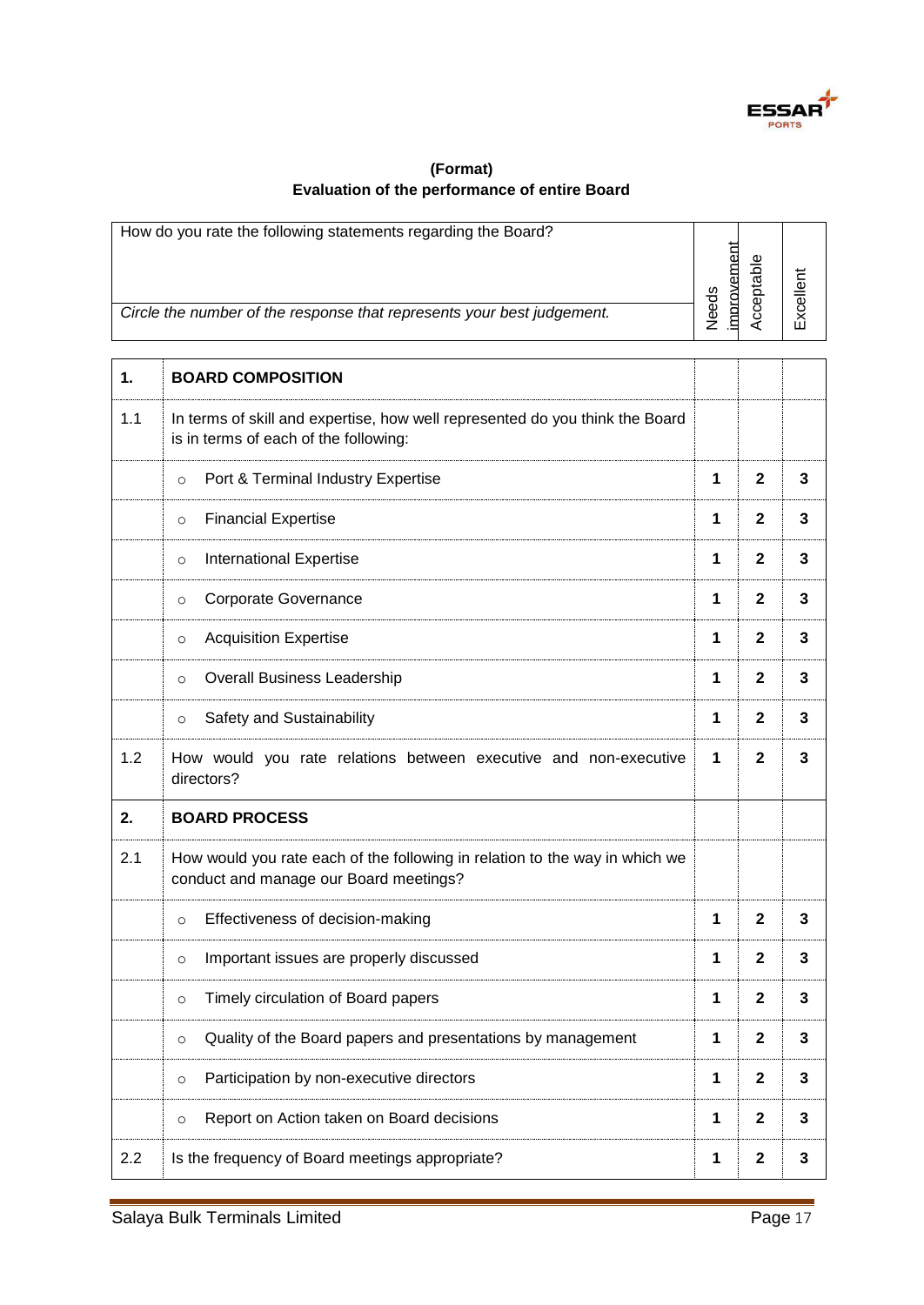

| 2.3   | Is the length of Board meetings appropriate?                                                                                                                               | 1            | $\mathbf{2}$   | 3 |
|-------|----------------------------------------------------------------------------------------------------------------------------------------------------------------------------|--------------|----------------|---|
| 2.4   | Quality content and timeliness of preparation of minutes of meetings                                                                                                       | $\mathbf 1$  | $\mathbf{2}$   | 3 |
| 3.    | <b>INFORMATION</b>                                                                                                                                                         |              |                |   |
| 3.1   | How would you rate the level of access to management enjoyed by Board<br>through its various committees?                                                                   | $\mathbf{1}$ | $\mathbf{2}$   | 3 |
| 3.2   | How does the Board rate the level of general / financial information provided<br>performance reports, budgets, forecasts<br>(including<br>and<br>financial<br>statements)? | $\mathbf{1}$ | $\overline{2}$ | 3 |
| 3.3   | Do you consider that in 2014-15, the Company has kept you sufficiently up<br>to date with developments that affect your responsibilities as a director?                    | $\mathbf{1}$ | $\mathbf{2}$   | 3 |
| 3.4   | Have you attended any internal or external training or development<br>courses?                                                                                             | 1            | $\mathbf{2}$   | 3 |
| 3.5   | How well informed are you about the major competitors?                                                                                                                     | 1            | $\mathbf{2}$   | 3 |
| 4.    | <b>STRATEGY / KPIs / RISK MANAGEMENT</b>                                                                                                                                   |              |                |   |
| 4.1   | How effective is the Board at discussing issues related to the Company's<br>strategy and its long-term competitiveness?                                                    | $\mathbf 1$  | $\mathbf{2}$   | 3 |
| 4.2   | How effective is the Board at regularly reviewing business and financial risk<br>factors?                                                                                  | 1            | $\mathbf{2}$   | 3 |
| 4.3   | How effective has the Board been at ensuring that the Company's risk<br>management systems and procedures are reviewed and updated regularly?                              | 1            | $\mathbf{2}$   | 3 |
| 5.    | <b>BOARD COMMITTEES</b>                                                                                                                                                    |              |                |   |
| 5.1   | How would you describe the performance of the Board Committees in<br>discharging their duties for Committees?                                                              |              |                |   |
| 5.2.1 | Audit Risk Management Committee                                                                                                                                            |              |                |   |
| 5.2.2 | <b>Risk Management Committee</b>                                                                                                                                           |              |                |   |
| 5.2.3 | Nomination and Remuneration Committee                                                                                                                                      |              |                |   |
| 5.2.4 | <b>Investors Relations Committee</b>                                                                                                                                       |              |                |   |
| 5.2.5 | <b>CSR Safety and Sustainability Committee</b>                                                                                                                             |              |                |   |
| 6.    | ANY OTHER COMMENTS NOT COVERED IN THE EVALUATION SHEET                                                                                                                     |              |                |   |
| 6.1   |                                                                                                                                                                            |              |                |   |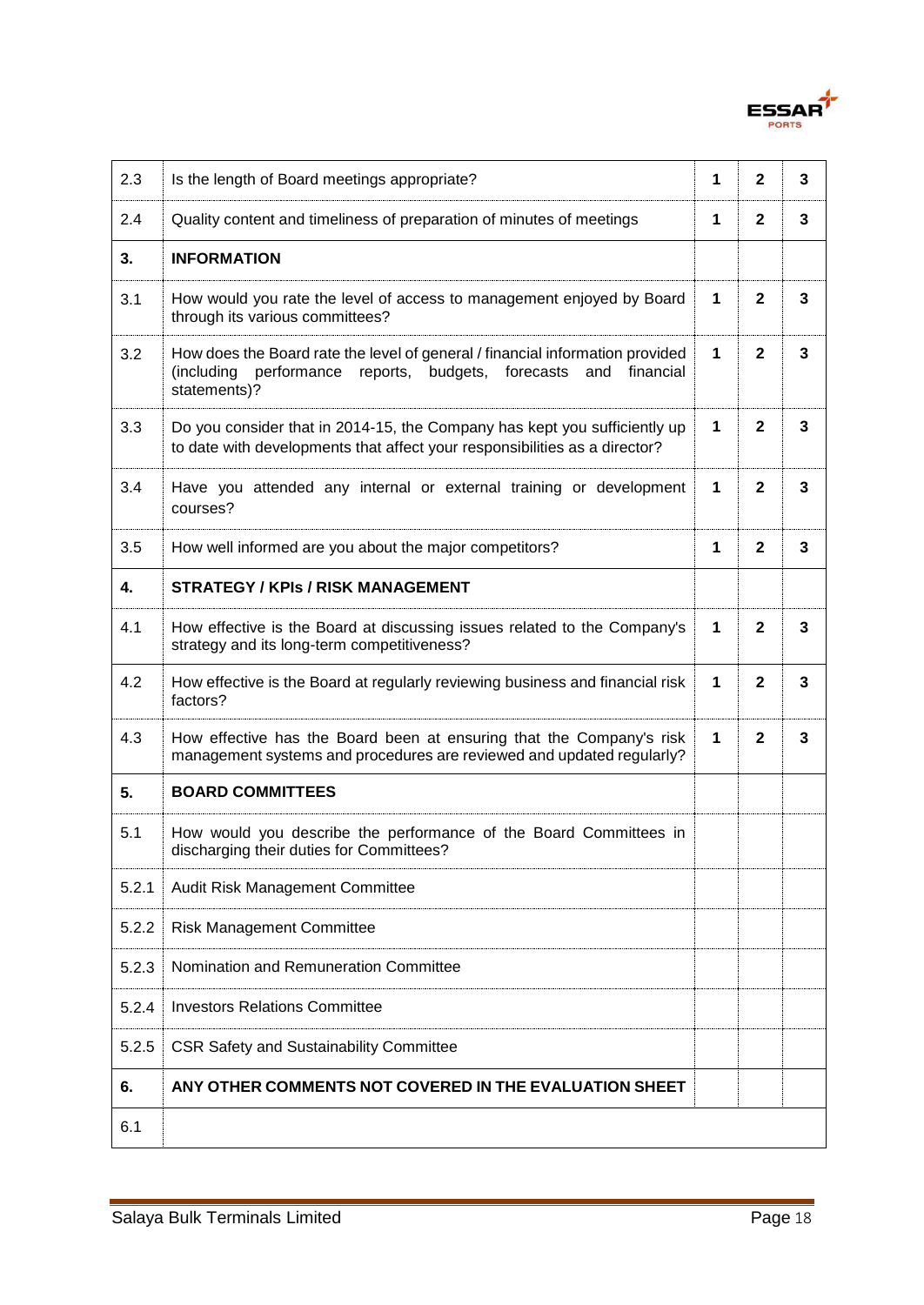

### **(Format) Evaluation of the performance of Audit & Risk Management Committee by the Board**

| <b>AUDIT &amp; RISK MANAGEMENT COMMITTEE</b>                           |                   |       |        |
|------------------------------------------------------------------------|-------------------|-------|--------|
| How do you rate the following statements regarding the Committee?      | ā٩<br>ع<br>ه<br>o | ptabl | celler |
| Circle the number of the response that represents your best judgement. | Veeds             | es    |        |

| 1.  | <b>AUDIT &amp; RISK MANAGEMENT COMMITTEE MEETINGS</b>                                 |   |              |   |
|-----|---------------------------------------------------------------------------------------|---|--------------|---|
| 1.1 | How would you rate the composition of the Committee?                                  | 1 | $\mathbf{2}$ | 3 |
| 1.2 | Is the scope and terms of reference of the Committee adequate?                        | 1 | $\mathbf{2}$ | 3 |
| 1.3 | Is the frequency of Committee meetings appropriate?                                   | 1 | $\mathbf{2}$ | 3 |
| 1.4 | Quality of decisions taken (as understood from minutes of the Committee<br>meetings)? | 1 | $\mathbf{2}$ | 3 |
| 1.5 | Overall performance                                                                   | 1 | $\mathbf{2}$ | 3 |
| 2.  | ANY OTHER COMMENTS NOT COVERED IN THE EVALUATION SHEET                                |   |              |   |
| 2.1 |                                                                                       |   |              |   |
|     |                                                                                       |   |              |   |
|     |                                                                                       |   |              |   |
|     |                                                                                       |   |              |   |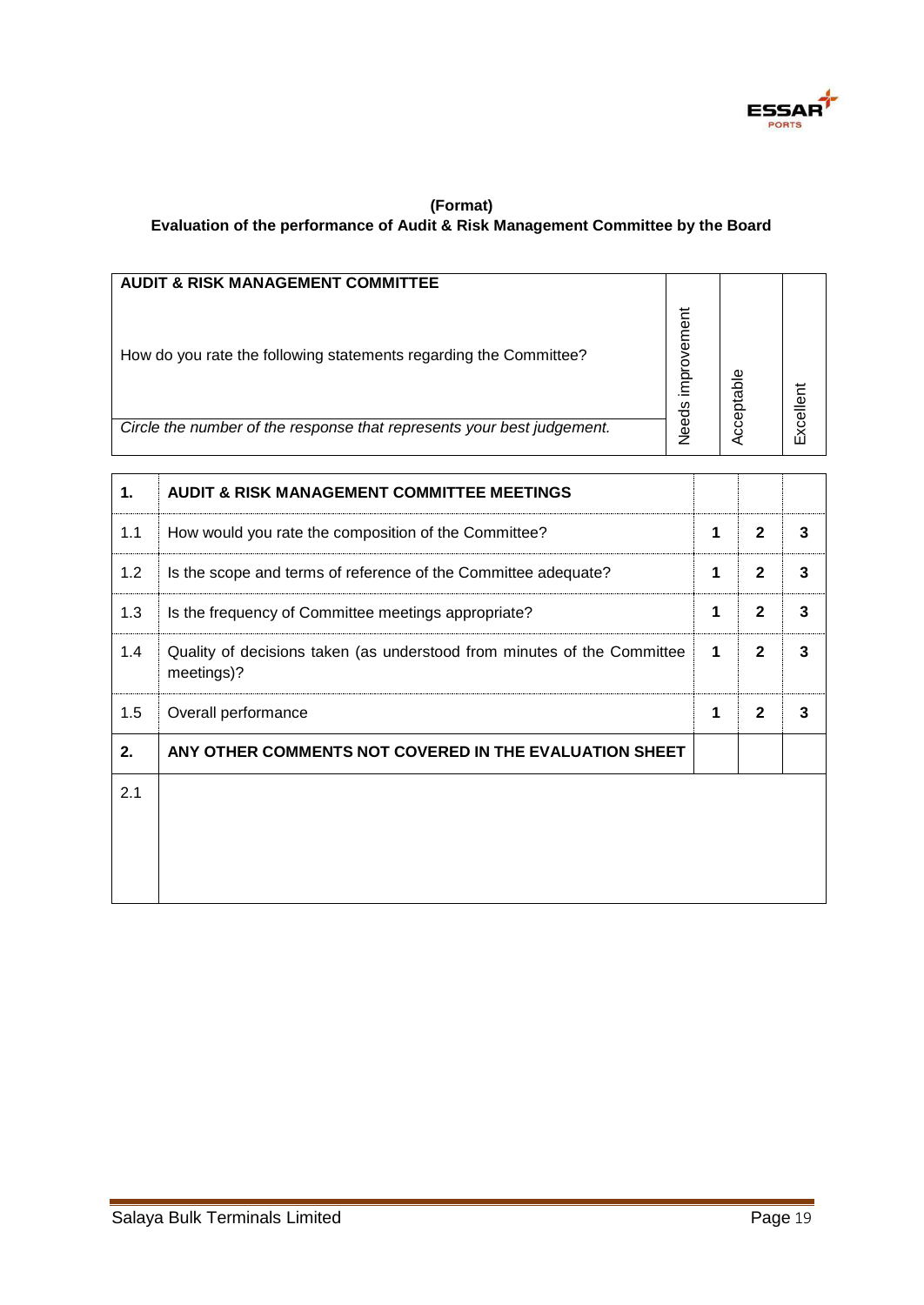

### **(Format) Evaluation of the performance of Nomination & Remuneration Committee by the Board**

| <b>NOMINATION &amp; REMUNERATION COMMITTEE</b>                         |                      |                    |        |
|------------------------------------------------------------------------|----------------------|--------------------|--------|
| How do you rate the following statements regarding the Committee?      | ement<br>mprov<br>ಕೆ | $\frac{6}{2}$<br>ω | 5<br>0 |
| Circle the number of the response that represents your best judgement. | ®⊌                   | ၓ                  |        |

| 1.  | <b>NOMINATION &amp; REMUNERATION COMMITTEE MEETINGS</b>                                                                                          |   |              |   |
|-----|--------------------------------------------------------------------------------------------------------------------------------------------------|---|--------------|---|
| 1.1 | How would you rate the composition of the Committee?                                                                                             | 1 | $\mathbf{2}$ | 3 |
| 1.2 | Is the scope and terms of reference of the Committee adequate?                                                                                   | 1 | $\mathbf{2}$ | 3 |
| 1.3 | Is the frequency of Committee meetings appropriate?                                                                                              | 1 | $\mathbf{2}$ | 3 |
| 1.4 | Quality of decisions taken (as understood from minutes of the Committee<br>meetings)?                                                            | 1 | $\mathbf{2}$ | 3 |
| 1.5 | How effective is the Board through the Nominations and Remuneration<br>Committee at reviewing succession plans for the Key Managerial Personnel? | 1 | $\mathbf{2}$ | 3 |
| 1.6 | Overall performance                                                                                                                              | 1 | $\mathbf{2}$ | 3 |
| 2.  | ANY OTHER COMMENTS NOT COVERED IN THE EVALUATION SHEET                                                                                           |   |              |   |
| 2.1 |                                                                                                                                                  |   |              |   |
|     |                                                                                                                                                  |   |              |   |
|     |                                                                                                                                                  |   |              |   |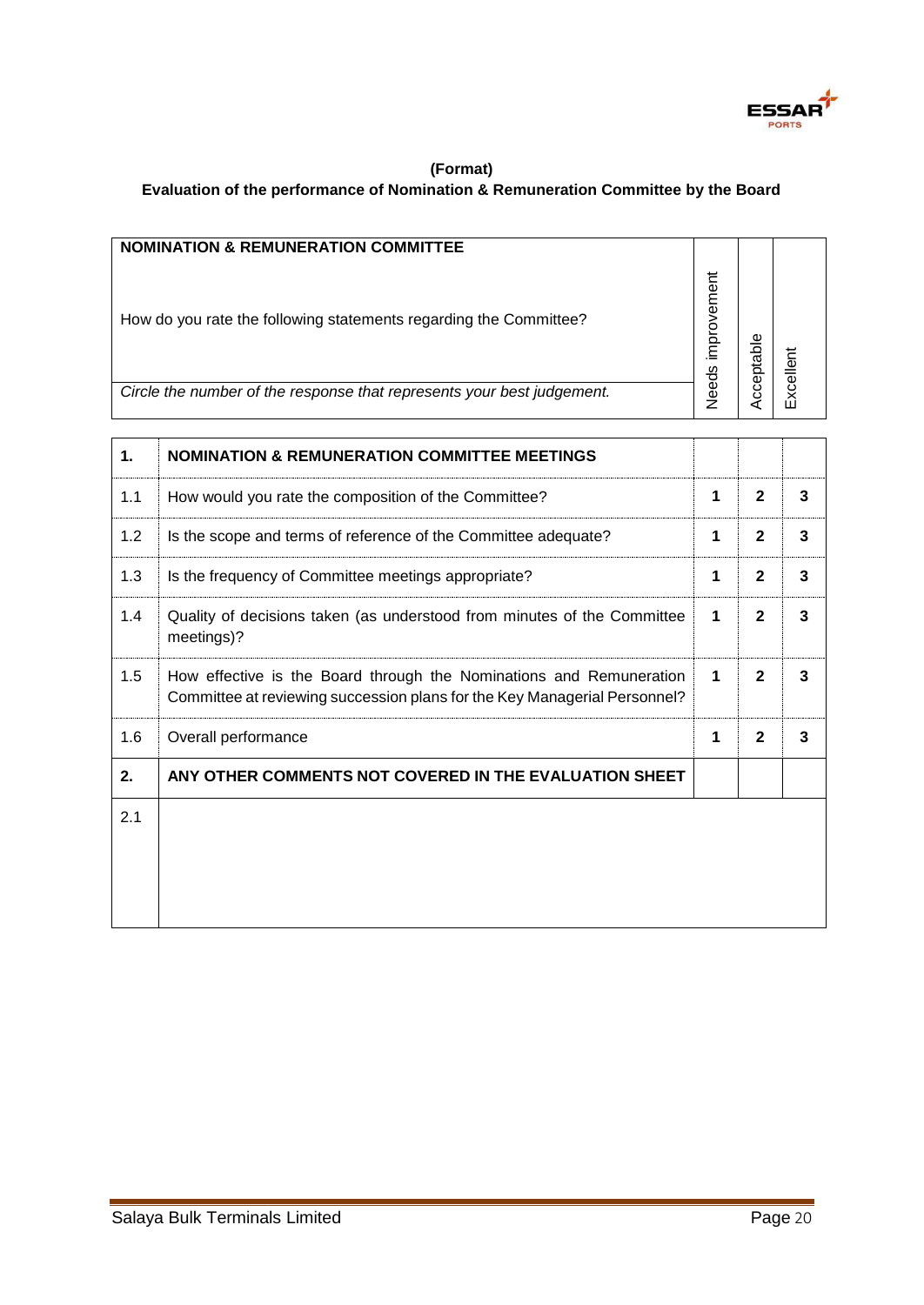

### **(Format) Evaluation of the performance of the Investors' Relations Committee by the Board**

| <b>INVESTORS' RELATIONS COMMITTEE</b>                                  |               |           |           |
|------------------------------------------------------------------------|---------------|-----------|-----------|
| How do you rate the following statements regarding the Committee?      | ement<br>oror | cceptable | Excellent |
| Circle the number of the response that represents your best judgement. | Veeds         |           |           |

| 1.  | <b>INVESTORS' RELATIONS COMMITTEE MEETINGS</b>                                        |   |              |   |
|-----|---------------------------------------------------------------------------------------|---|--------------|---|
| 1.1 | How would you rate the composition of the Committee?                                  | 1 | $\mathbf{2}$ | 3 |
| 1.2 | Is the scope and terms of reference of the Committee adequate?                        | 1 | $\mathbf{2}$ | 3 |
| 1.3 | Is the frequency of Committee meetings appropriate?                                   | 1 | $\mathbf{2}$ | 3 |
| 1.4 | Quality of decisions taken (as understood from minutes of the Committee<br>meetings)? | 1 | $\mathbf{2}$ | 3 |
| 1.5 | Overall performance                                                                   | 1 | $\mathbf{2}$ | 3 |
| 2.  | ANY OTHER COMMENTS NOT COVERED IN THE EVALUATION SHEET                                |   |              |   |
| 2.1 |                                                                                       |   |              |   |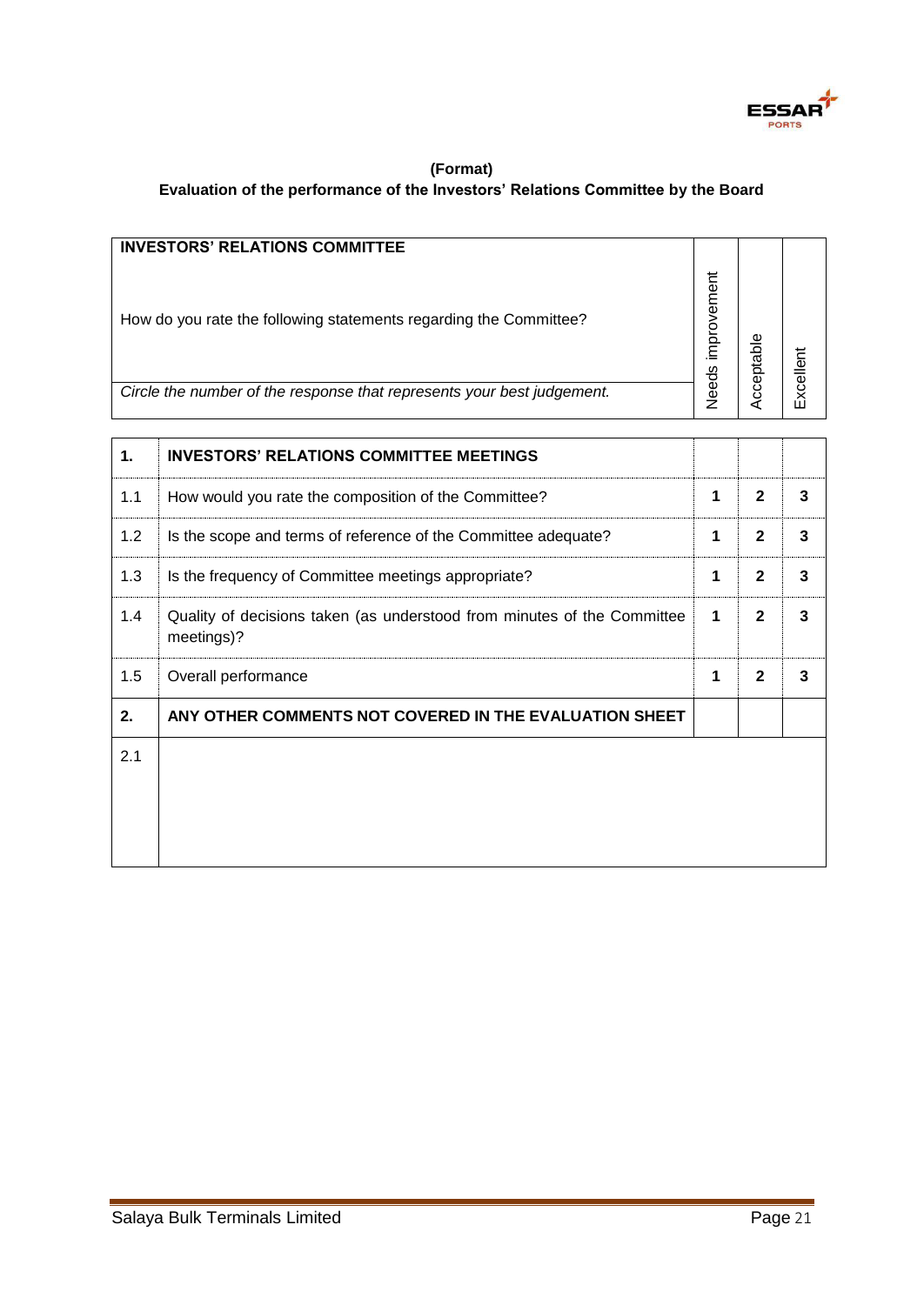

### **(Format) Evaluation of the performance of CSR Safety & Sustainability Committee by the Board**

| <b>CSR, SAFETY &amp; SUSTAINABILITY COMMITTEE</b>                      |               |                |           |
|------------------------------------------------------------------------|---------------|----------------|-----------|
| How do you rate the following statements regarding the Committee?      | ement<br>mpro | Φ<br>a<br>ptai | Excellent |
| Circle the number of the response that represents your best judgement. | Veeds         | ළ              |           |

| 1.  | <b>CSR, SAFETY &amp; SUSTAINABILITY MEETINGS</b>                                      |   |              |   |
|-----|---------------------------------------------------------------------------------------|---|--------------|---|
| 1.1 | How would you rate the composition of the Committee?                                  | 1 | $\mathbf{2}$ | 3 |
| 1.2 | Is the scope and terms of reference of the Committee adequate?                        | 1 | $\mathbf{2}$ | 3 |
| 1.3 | Is the frequency of Committee meetings appropriate?                                   | 1 | $\mathbf{2}$ | 3 |
| 1.4 | Quality of decisions taken (as understood from minutes of the Committee<br>meetings)? | 1 | $\mathbf{2}$ | 3 |
| 1.5 | Overall performance                                                                   | 1 | $\mathbf{2}$ | 3 |
| 2.  | ANY OTHER COMMENTS NOT COVERED IN THE EVALUATION SHEET                                |   |              |   |
| 2.1 |                                                                                       |   |              |   |
|     |                                                                                       |   |              |   |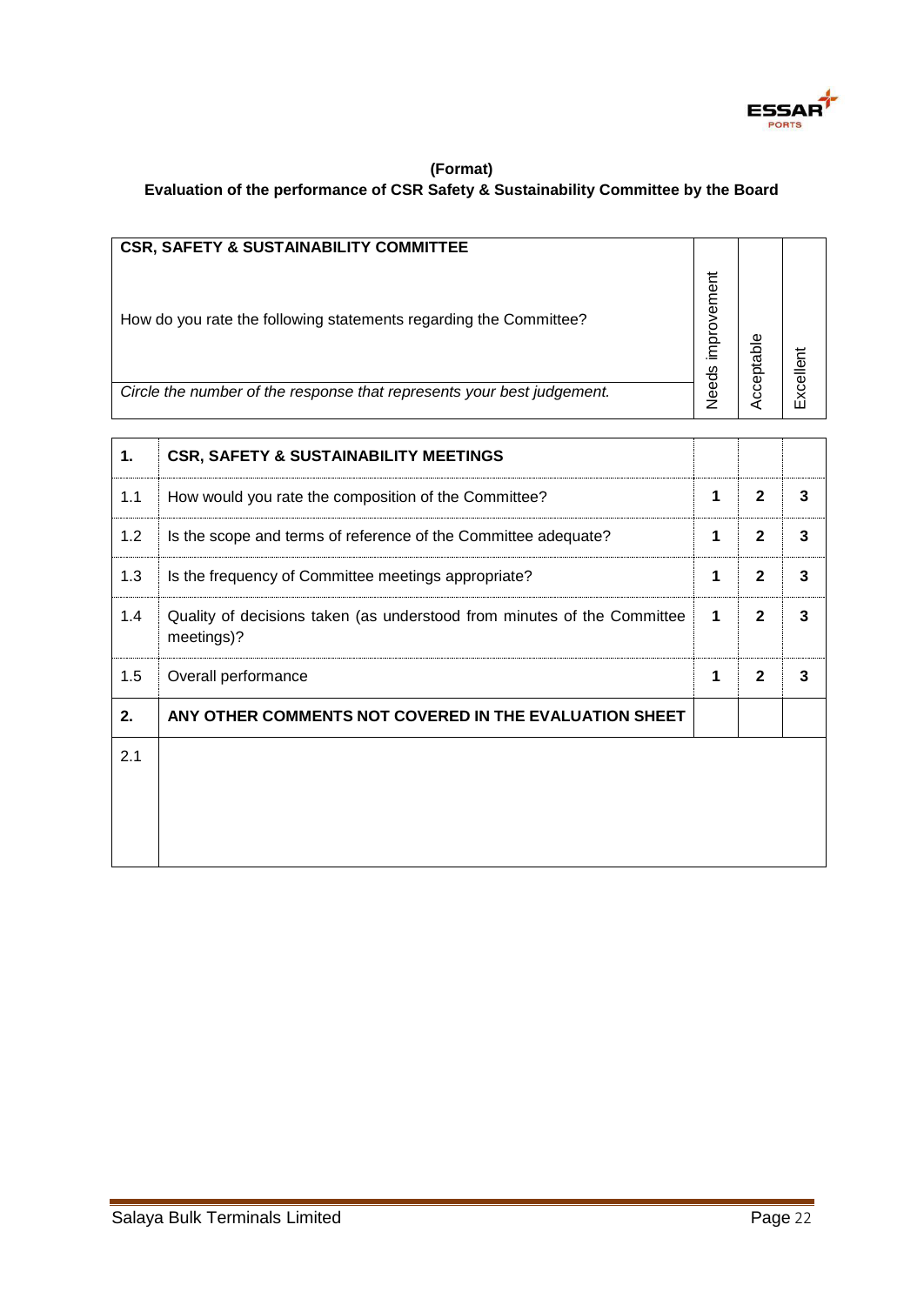

## **(Format) Evaluation of performance of the Chairman**

|                                                                                                                                            | <b>CHAIRMAN EVALUATION</b>                                                                                                 |                            |              |                         |
|--------------------------------------------------------------------------------------------------------------------------------------------|----------------------------------------------------------------------------------------------------------------------------|----------------------------|--------------|-------------------------|
| How do you rate the following statements regarding the Chairman?<br>Circle the number of the response that represents your best judgement. |                                                                                                                            | mprovement<br><b>Needs</b> | Acceptable   | <b>Excellent</b>        |
| 1.                                                                                                                                         | <b>BOARD PROCESS</b>                                                                                                       |                            |              |                         |
| 1.1                                                                                                                                        | Does he ensure the Board meetings address key business issues and<br>meetings are run efficiently?                         | 1                          | $\mathbf 2$  | 3                       |
| 1.2                                                                                                                                        | Does he provide a proper forum for the Board to discuss and implement<br>the Company's strategy?                           | 1                          | $\mathbf{2}$ | 3                       |
| 1.3                                                                                                                                        | Does he provide a proper forum to enable high standards of Corporate<br>Governance and internal controls to be maintained? | 1                          | $\mathbf{2}$ | 3                       |
| 2.                                                                                                                                         | <b>STYLE OF CHAIRMANSHIP</b>                                                                                               |                            |              |                         |
| 2.1                                                                                                                                        | How well does he provide effective leadership to the Board?                                                                | 1                          | $\mathbf 2$  | 3                       |
| 2.2                                                                                                                                        | Does he create a positive, team-orientated atmosphere among Board<br>members?                                              | 1                          | $\mathbf 2$  | 3                       |
| 2.3                                                                                                                                        | How effective is the separation of roles between the Chairman and the<br><b>Chief Executive?</b>                           | 1                          | $\mathbf 2$  | 3                       |
| 2.4                                                                                                                                        | Does he encourage all Board members to contribute to discussions in<br>the Board room?                                     | 1                          | $\mathbf 2$  | 3                       |
| 3.                                                                                                                                         | <b>KNOWLEDGE</b>                                                                                                           |                            |              |                         |
| 3.1                                                                                                                                        | How good is the Chairman's understanding of the workings and issues<br>affecting the Company's business?                   | 1                          | $\mathbf 2$  | 3                       |
| 3.2                                                                                                                                        | How effective is the Chairman in understanding and interpreting financial<br>information?                                  | 1                          | $\mathbf{2}$ | $\overline{\mathbf{3}}$ |
| 3.3                                                                                                                                        | How good is the Chairman's understanding of the industry and the<br>Company's competitors?                                 | 1                          | $\mathbf{2}$ | 3                       |
| 4.                                                                                                                                         | <b>SUGGESIONS, IF ANY</b>                                                                                                  |                            |              |                         |
| 4.1                                                                                                                                        |                                                                                                                            |                            |              |                         |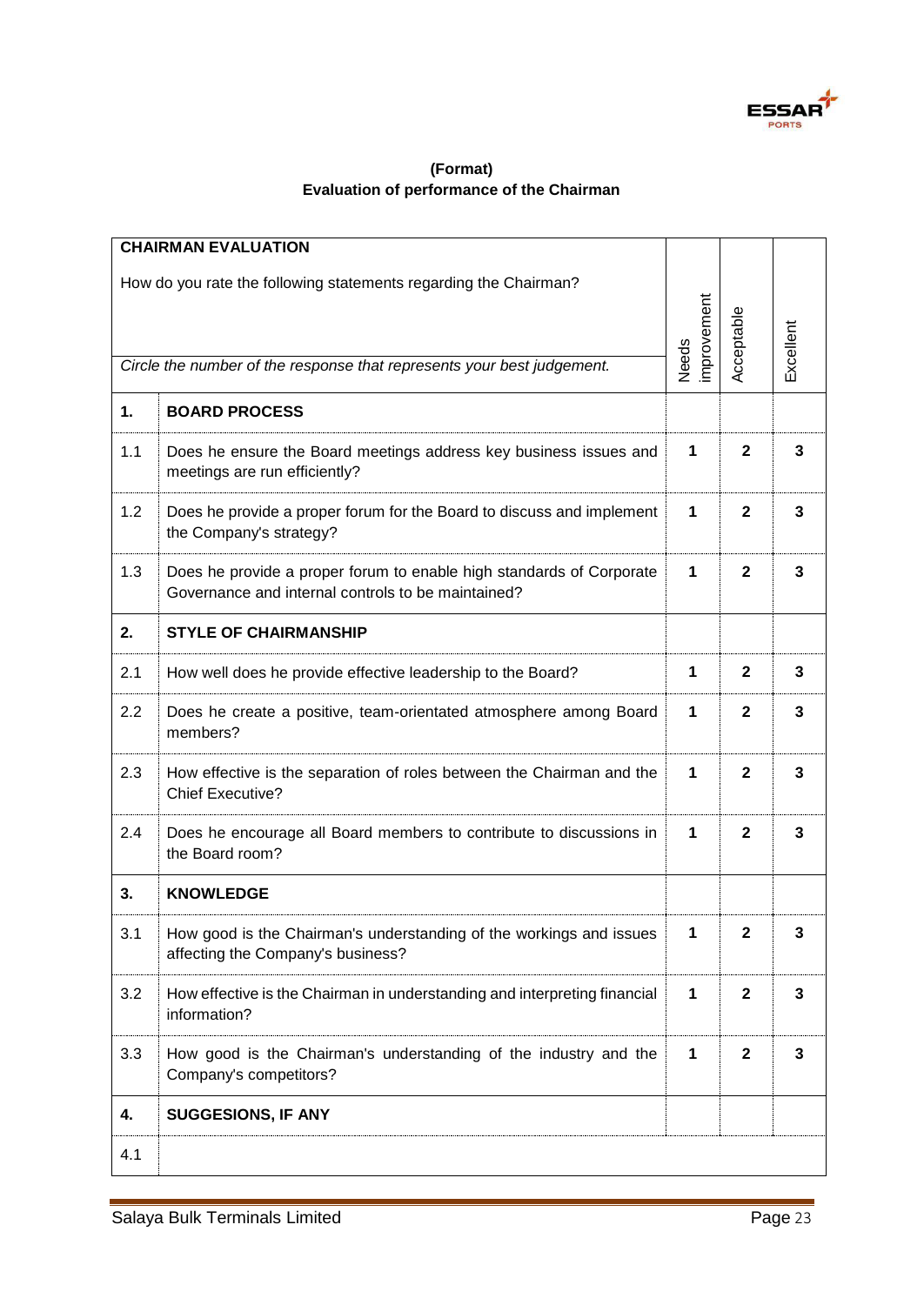

## **(Format)**

## **Evaluation of Individual directors**

|     | <b>DIRECTORS EVALUATION</b>                                                                                                                 |                   |                         |              |
|-----|---------------------------------------------------------------------------------------------------------------------------------------------|-------------------|-------------------------|--------------|
|     | How do you rate the following statements regarding the Directors?<br>Circle the number of the response that represents your best judgement. | Needs improvement | Acceptable              | Excellent    |
|     |                                                                                                                                             |                   |                         |              |
| 1.  | <b>EVALUATION OF DIRECTORS</b>                                                                                                              |                   |                         |              |
| 1.1 | Overall participation in meetings                                                                                                           |                   |                         |              |
|     | Mr. P. K. Srivastava<br>$\circ$                                                                                                             | 1                 | $\overline{2}$          | $\mathbf{3}$ |
|     | Mr. Dilip J. Thakkar<br>$\circ$                                                                                                             | 1                 | $\overline{\mathbf{2}}$ | 3            |
|     | Mr. Deepak Kumar Varma<br>$\circ$                                                                                                           | 1                 | $\overline{\mathbf{2}}$ | $\mathbf{3}$ |
|     | Mr. T. S. Narayanasami<br>$\circ$                                                                                                           | 1                 | $\overline{2}$          | $\mathbf{3}$ |
|     | Mr. N. C. Singhal<br>$\circ$                                                                                                                | 1                 | $\overline{2}$          | 3            |
|     | Mr. Michael Pinto<br>$\circ$                                                                                                                | 1                 | $\overline{2}$          | $\mathbf{3}$ |
|     | Dr. Jose Paul<br>$\circ$                                                                                                                    | 1                 | $\overline{2}$          | $\mathbf 3$  |
|     | Mr. Jesper Kjaedegaard<br>$\circ$                                                                                                           | 1                 | $\overline{2}$          | $\mathbf{3}$ |
|     | Mr. Rajiv Agarwal<br>$\circ$                                                                                                                | 1                 | $\mathbf{2}$            | $\mathbf{3}$ |
|     | Mr. K. K. Sinha<br>$\circ$                                                                                                                  | 1                 | $\overline{2}$          | $\mathbf{3}$ |
|     | Mr. A. S. Bali<br>$\circ$                                                                                                                   | 1                 | $\overline{2}$          | $\mathbf 3$  |
|     |                                                                                                                                             |                   |                         |              |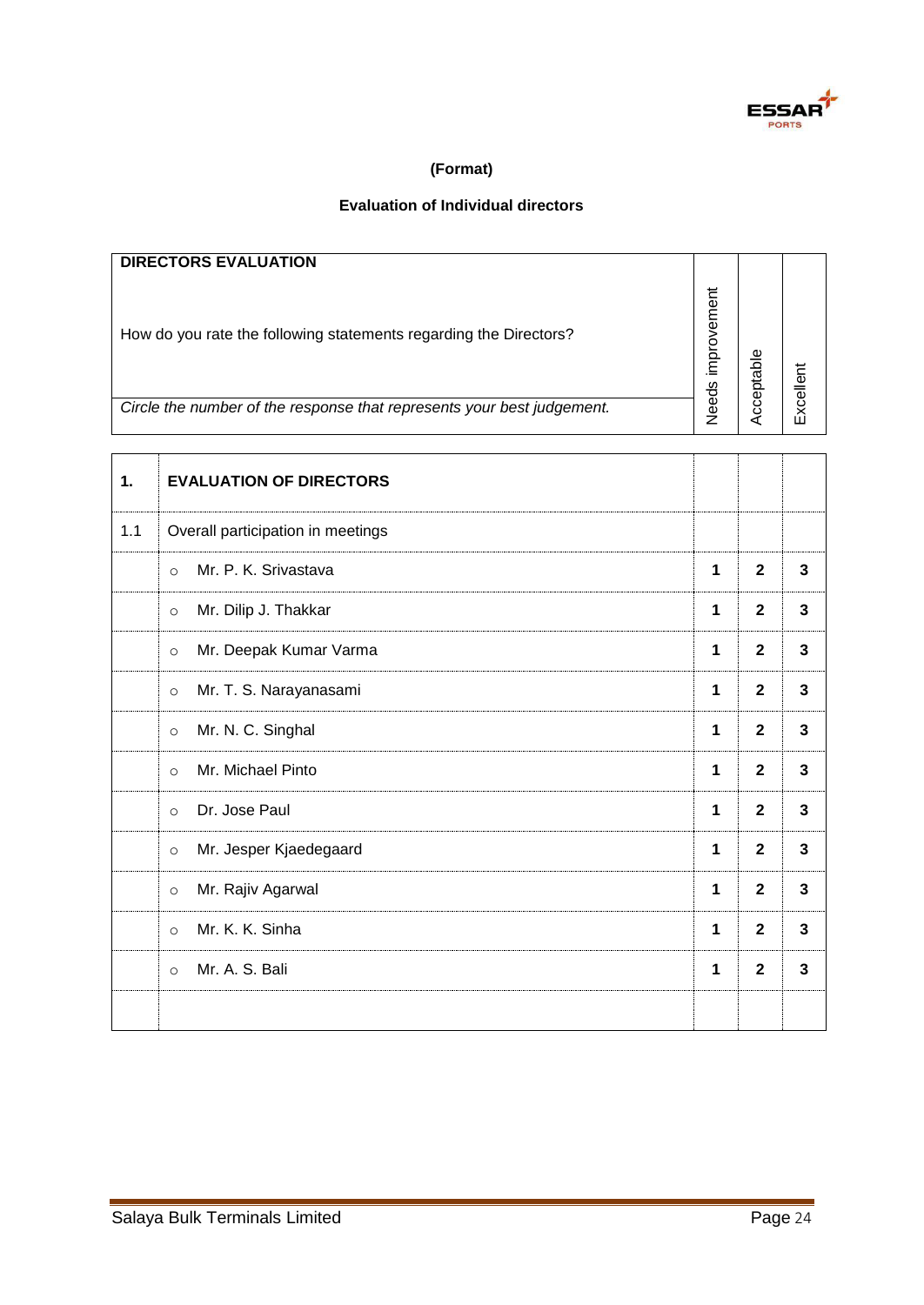

| 5.  | <b>OVERALL CONTRIBUTION</b>                                                     |   |                         |              |
|-----|---------------------------------------------------------------------------------|---|-------------------------|--------------|
| 5.1 | How do you rate each Director's overall contribution and value to the<br>Board? |   |                         |              |
|     | Mr. P. K. Srivastava<br>$\circ$                                                 | 1 | $\overline{\mathbf{2}}$ | 3            |
|     | Mr. Dilip J. Thakkar<br>$\circ$                                                 | 1 | $\mathbf{2}$            | $\mathbf{3}$ |
|     | Mr. Deepak Kumar Varma<br>$\circ$                                               | 1 | $\mathbf{2}$            | 3            |
|     | Mr. T. S. Narayanasami<br>$\circ$                                               | 1 | $\mathbf{2}$            | $\mathbf{3}$ |
|     | Mr. N. C. Singhal<br>$\circ$                                                    | 1 | $\mathbf{2}$            | $\mathbf{3}$ |
|     | Mr. Michael Pinto<br>$\circ$                                                    | 1 | $\mathbf{2}$            | $\mathbf{3}$ |
|     | Dr. Jose Paul<br>$\circ$                                                        | 1 | $\mathbf{2}$            | $\mathbf{3}$ |
|     | Mr. Jesper Kjaedegaard<br>$\circ$                                               | 1 | $\mathbf{2}$            | $\mathbf{3}$ |
|     | Mr. Rajiv Agarwal<br>$\circ$                                                    | 1 | $\overline{\mathbf{2}}$ | 3            |
|     | Mr. K. K. Sinha<br>$\circ$                                                      | 1 | $\mathbf{2}$            | $\mathbf{3}$ |
|     | Mr. A. S. Bali<br>$\circ$                                                       | 1 | $\mathbf{2}$            | 3            |
|     |                                                                                 | 1 | $\mathbf{2}$            | 3            |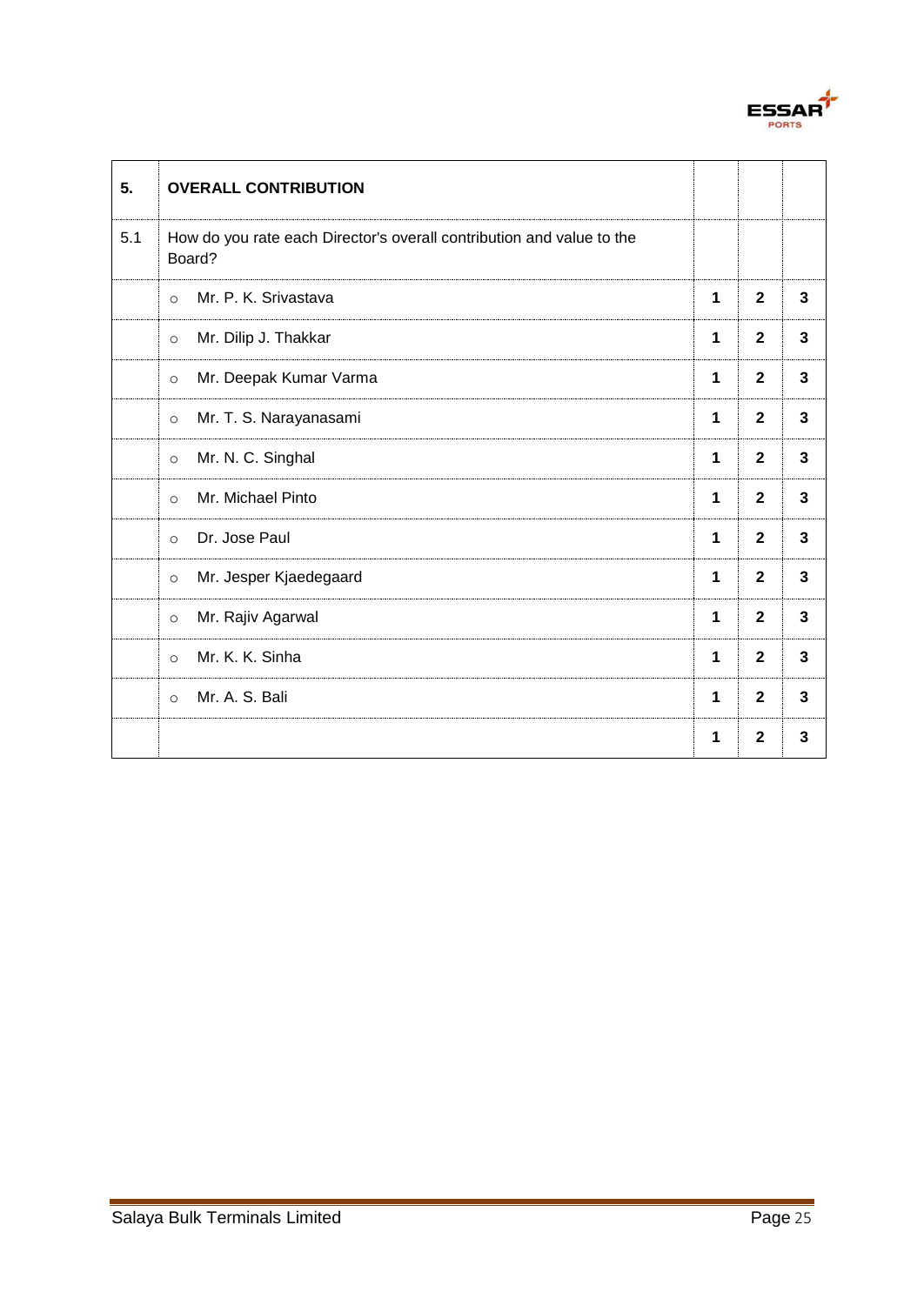

### **(Format) Evaluation report on Board performance** [to be submitted by Company Secretary to the Chairman]

|     | Board evaluation                                                                                                      |           |
|-----|-----------------------------------------------------------------------------------------------------------------------|-----------|
|     |                                                                                                                       | Aggregate |
|     |                                                                                                                       | score     |
|     |                                                                                                                       |           |
| 1.  | <b>BOARD COMPOSITION</b>                                                                                              |           |
| 1.1 | In terms of skill and expertise, how well represented do you think the Board is in terms of<br>each of the following: |           |
|     | Port & Terminal Industry Expertise<br>$\circ$                                                                         |           |
|     | <b>Financial Expertise</b><br>$\circ$                                                                                 |           |
|     | International Expertise<br>$\circ$                                                                                    |           |
|     | Corporate Governance<br>$\circ$                                                                                       |           |
|     | <b>Acquisition Expertise</b><br>$\circ$                                                                               |           |
|     | <b>Overall Business Leadership</b><br>$\circ$                                                                         |           |
|     | Safety and Sustainability<br>$\circ$                                                                                  |           |
| 1.2 | How would you rate relations between executive and non-executive directors?                                           |           |
| 2.  | <b>BOARD PROCESS</b>                                                                                                  |           |
| 2.1 | How would you rate each of the following in relation to the way in which we conduct and<br>manage our Board meetings? |           |
|     | Effectiveness of decision-making<br>$\circ$                                                                           |           |
|     | Important issues are properly discussed<br>$\circ$                                                                    |           |
|     | Timely circulation of Board papers<br>$\circ$                                                                         |           |
|     | Quality of the Board papers and presentations by management<br>$\circ$                                                |           |
|     | Participation by non-executive directors<br>$\circ$                                                                   |           |
|     | Report on Action taken on Board decisions<br>$\circ$                                                                  |           |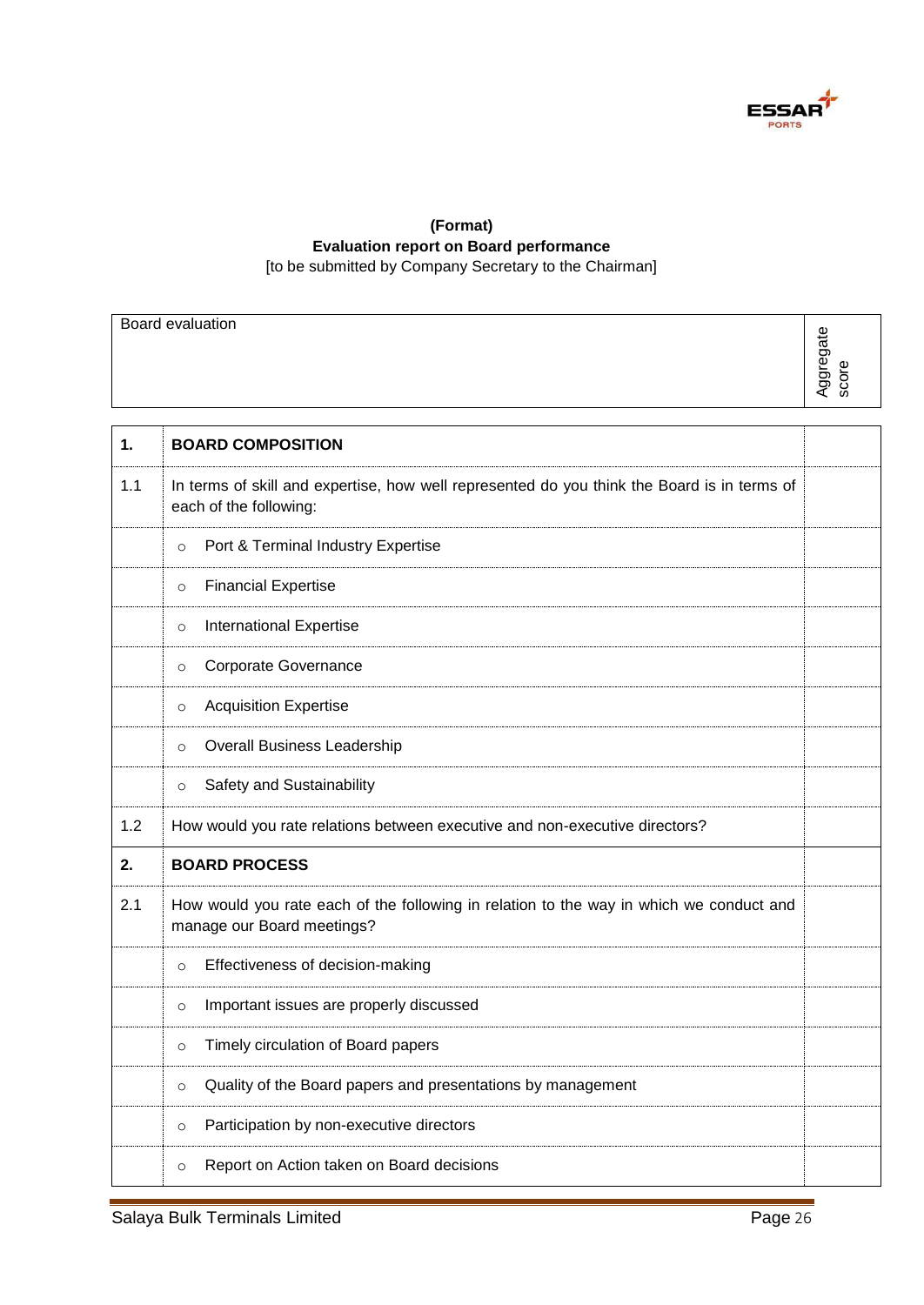

| 2.2   | Is the frequency of Board meetings appropriate?                                                                                                                |  |
|-------|----------------------------------------------------------------------------------------------------------------------------------------------------------------|--|
| 2.3   | Is the length of Board meetings appropriate?                                                                                                                   |  |
| 2.4   | Quality content and timeliness of preparation of minutes of meetings                                                                                           |  |
| 3.    | <b>INFORMATION</b>                                                                                                                                             |  |
| 3.1   | How would you rate the level of access to management enjoyed by Board through its various<br>committees?                                                       |  |
| 3.2   | How does the Board rate the level of general / financial information provided (including<br>performance reports, budgets, forecasts and financial statements)? |  |
| 3.3   | Do you consider that in 2014-15, the Company has kept you sufficiently up to date with<br>developments that affect your responsibilities as a director?        |  |
| 3.4   | Have you attended any internal or external training or development courses?                                                                                    |  |
| 3.5   | How well informed are you about the major competitors?                                                                                                         |  |
| 4.    | <b>STRATEGY / KPIs / RISK MANAGEMENT</b>                                                                                                                       |  |
| 4.1   | How effective is the Board at discussing issues related to the Company's strategy and its<br>long-term competitiveness?                                        |  |
| 5.2   | How effective is the Board at regularly reviewing business and financial risk factors?                                                                         |  |
| 5.3   | How effective has the Board been at ensuring that the Company's risk management systems<br>and procedures are reviewed and updated regularly?                  |  |
| 5.    | <b>BOARD COMMITTEES</b>                                                                                                                                        |  |
| 5.1   | How would you describe the performance of the Board Committees in discharging their<br>duties for Committees?                                                  |  |
| 5.1.1 | Performance of Audit & Risk Management Committee                                                                                                               |  |
| 5.1.2 | Performance of Nomination & Remuneration Committee                                                                                                             |  |
| 5.1.3 | Performance of Investors' Relations Committee                                                                                                                  |  |
| 5.1.4 | Performance of CSR Safety & Sustainability Committee                                                                                                           |  |
| 7.    | ANY OTHER COMMENTS NOT COVERED IN THE EVALUATION SHEET                                                                                                         |  |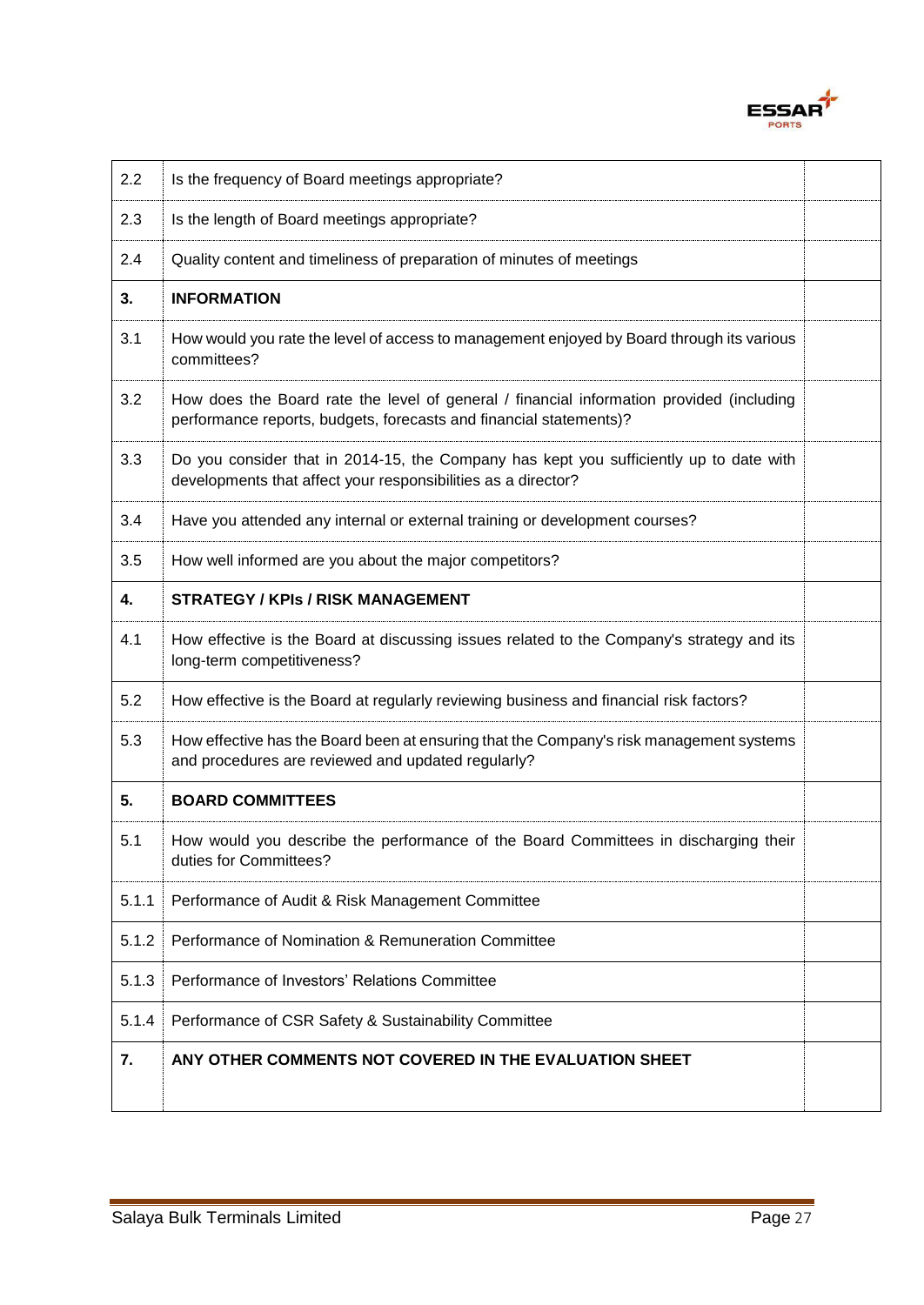

| (Format) |  |                                              |  |  |  |
|----------|--|----------------------------------------------|--|--|--|
|          |  | Report of evaluation of individual directors |  |  |  |

| <b>Directors</b>                  |                                              | All values in percentage to the maximum<br>possible score / attendance |                                  |  |  |
|-----------------------------------|----------------------------------------------|------------------------------------------------------------------------|----------------------------------|--|--|
|                                   | <b>Overall</b><br>performance in<br>meetings | <b>Contributions</b><br>to the Board                                   | <b>Attendance</b><br>at meetings |  |  |
| Mr. P. K. Srivastava<br>$\circ$   |                                              |                                                                        |                                  |  |  |
| Mr. Dilip J. Thakkar<br>$\circ$   |                                              |                                                                        |                                  |  |  |
| Mr. Deepak Kumar Varma<br>$\circ$ |                                              |                                                                        |                                  |  |  |
| Mr. T. S. Narayanasami<br>$\circ$ |                                              |                                                                        |                                  |  |  |
| Mr. N. C. Singhal<br>$\circ$      |                                              |                                                                        |                                  |  |  |
| Mr. Michael Pinto<br>$\circ$      |                                              |                                                                        |                                  |  |  |
| Dr. Jose Paul<br>$\circ$          |                                              |                                                                        |                                  |  |  |
| Mr. Jesper Kjaedegaard<br>$\circ$ |                                              |                                                                        |                                  |  |  |
| Mr. Rajiv Agarwal<br>$\circ$      |                                              |                                                                        |                                  |  |  |
| Mr. K. K. Sinha<br>$\circ$        |                                              |                                                                        |                                  |  |  |
| Mr. A. S. Bali<br>$\circ$         |                                              |                                                                        |                                  |  |  |
|                                   |                                              |                                                                        |                                  |  |  |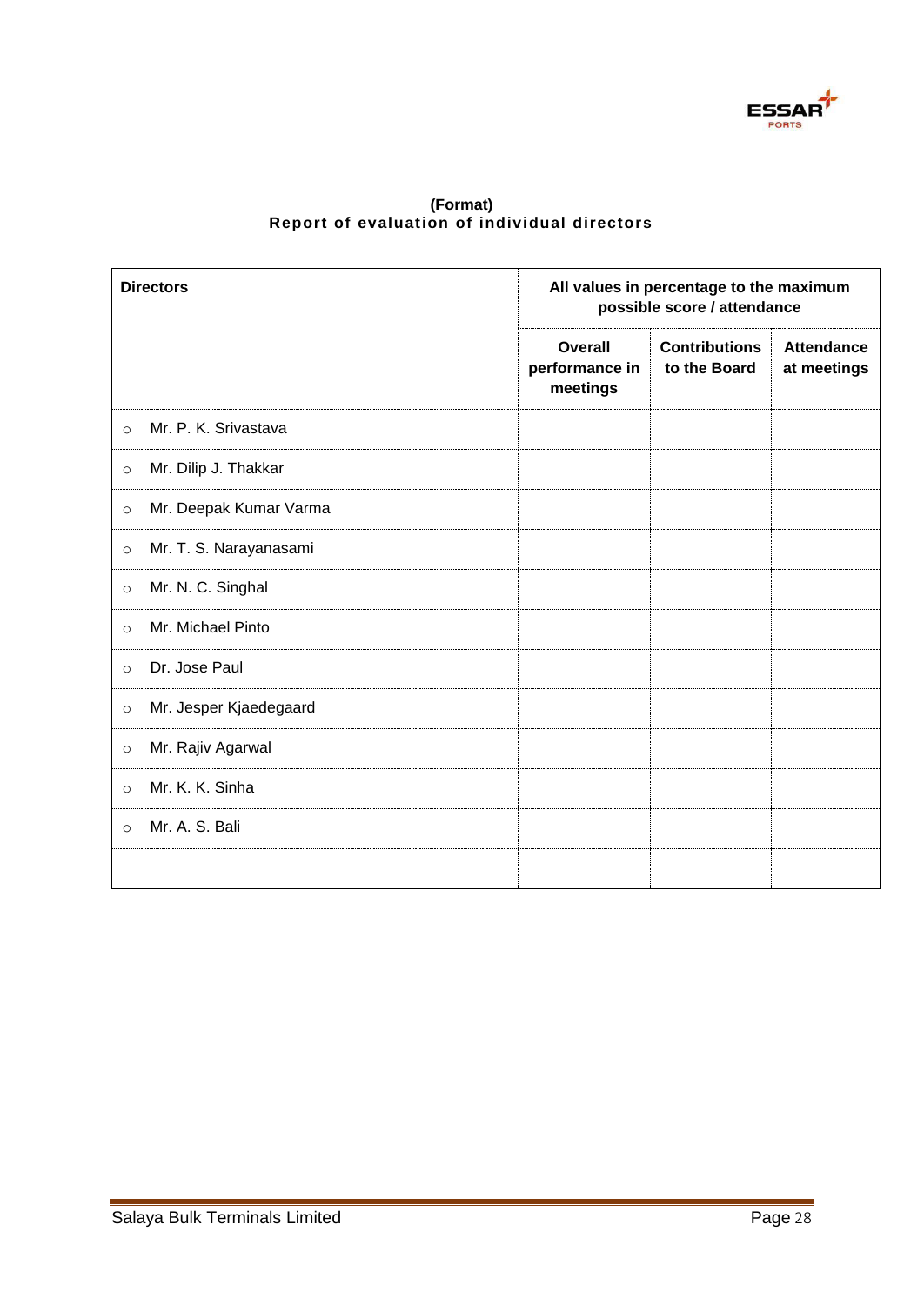

## **Report to be given by Company Secretary to Chairman for evaluation of individual directors**

[Attendance during meetings held in FY 2014-15 to be forwarded by the Company Secretary]

| SI.<br>No.     | <b>EVALUATION OF DIRECTORS (attendance at meetings)</b> | <b>Eligibility</b> | <b>Attendance</b> | Percentage<br>attendance |
|----------------|---------------------------------------------------------|--------------------|-------------------|--------------------------|
| 1              | Mr. P. K. Srivastava                                    |                    |                   |                          |
| 1.1            | <b>Board</b><br>$\circ$                                 |                    |                   |                          |
| 1.2            | <b>CSR &amp; Sustainability Committee</b><br>$\circ$    |                    |                   |                          |
| 1.3            | Nomination & Remuneration Committee<br>$\circ$          |                    |                   |                          |
| 1.4            | <b>Operations Review Committee</b><br>$\circ$           |                    |                   |                          |
| $\overline{2}$ | Mr. Dilip Thakkar                                       |                    |                   |                          |
| 2.1            | <b>Board</b><br>$\circ$                                 |                    |                   |                          |
| 2.2            | Nomination & Remuneration Committee<br>$\circ$          |                    |                   |                          |
| 2.3            | Independent Directors meeting<br>$\circ$                |                    |                   |                          |
| 3              | Mr. Deepak Kumar Varma                                  |                    |                   |                          |
| 3.1            | <b>Board</b><br>$\circ$                                 |                    |                   |                          |
| 3.2            | <b>Audit Committee</b><br>$\circ$                       |                    |                   |                          |
| 3.3            | Nomination & Remuneration Committee<br>$\circ$          |                    |                   |                          |
| 3.4            | Stakeholders Relationship Committee<br>$\circ$          |                    |                   |                          |
| 3.5            | <b>Operations Review Committee</b><br>$\circ$           |                    |                   |                          |
| 3.6            | Independent Directors meeting<br>$\circ$                |                    |                   |                          |
| 4              | Mr. T. S. Narayanasami                                  |                    |                   |                          |
| 4.1            | <b>Board</b><br>$\circ$                                 |                    |                   |                          |
| 4.2            | <b>Audit Committee</b><br>$\circ$                       |                    |                   |                          |
| 4.3            | Independent Directors meeting<br>$\circ$                |                    |                   |                          |
| 5              | Mr. N. C. Singhal                                       |                    |                   |                          |
| 5.1            | <b>Board</b><br>$\circ$                                 |                    |                   |                          |
| 5.2            | <b>CSR &amp; Sustainability Committee</b><br>$\circ$    |                    |                   |                          |
| 5.3            | <b>Operations Review Committee</b><br>$\circ$           |                    |                   |                          |
| 5.4            | Independent Directors meeting<br>$\circ$                |                    |                   |                          |